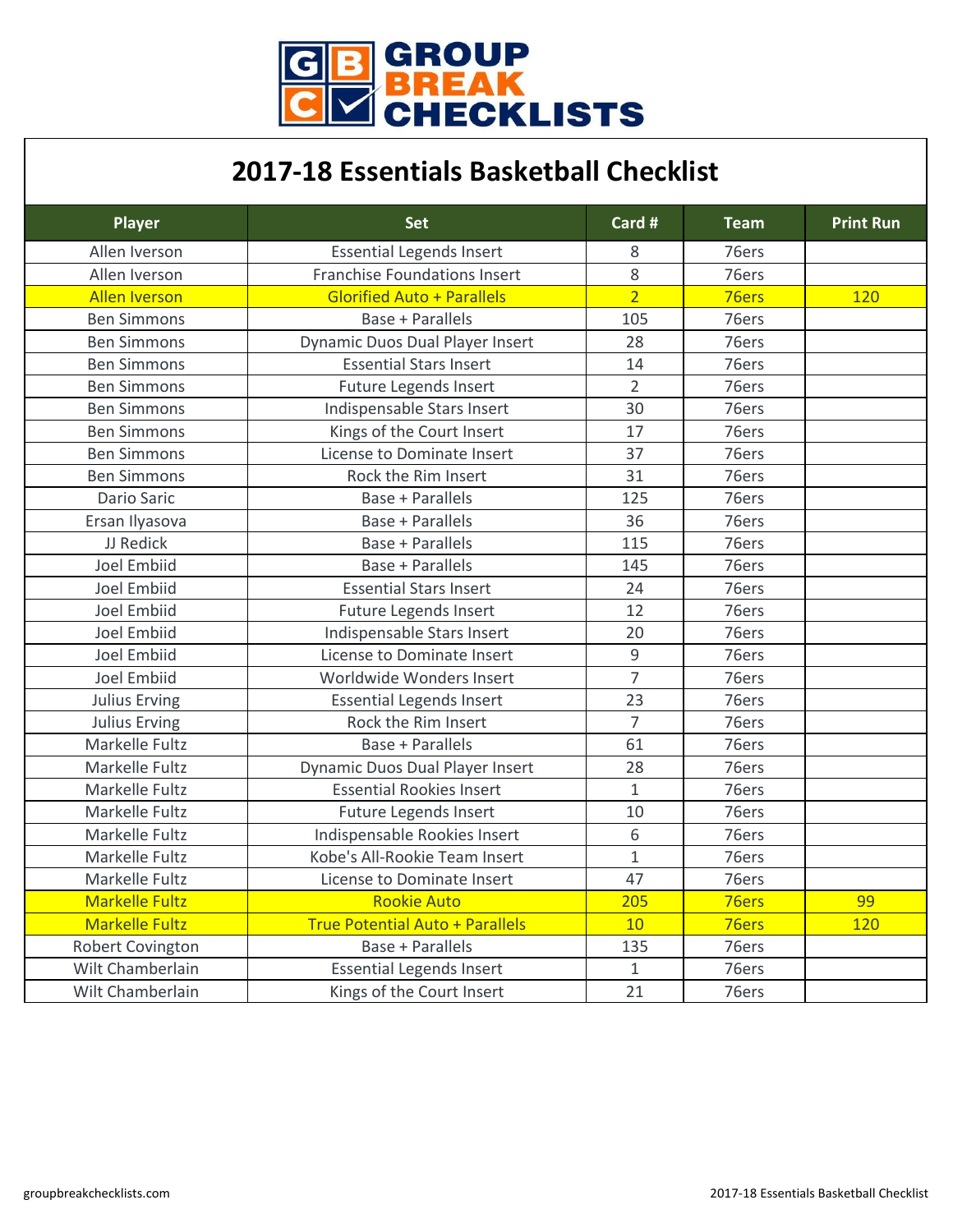| <b>Player</b>            | <b>Set</b>                             | Card #         | <b>Team</b>    | <b>Print Run</b> |
|--------------------------|----------------------------------------|----------------|----------------|------------------|
| <b>Arvydas Sabonis</b>   | <b>Glorified Auto + Parallels</b>      | 28             | <b>Blazers</b> | 120              |
| <b>Bill Walton</b>       | <b>Claim to Fame Auto</b>              | 16             | <b>Blazers</b> | 99               |
| Caleb Swanigan           | <b>Base + Parallels</b>                | 83             | <b>Blazers</b> |                  |
| Caleb Swanigan           | <b>Essential Rookies Insert</b>        | 26             | <b>Blazers</b> |                  |
| CJ McCollum              | <b>Base + Parallels</b>                | 17             | <b>Blazers</b> |                  |
| CJ McCollum              | <b>Dynamic Duos Dual Player Insert</b> | 10             | <b>Blazers</b> |                  |
| <b>Clifford Robinson</b> | <b>Dynamic Duos Dual Player Insert</b> | 12             | <b>Blazers</b> |                  |
| Clyde Drexler            | <b>Essential Legends Insert</b>        | 27             | <b>Blazers</b> |                  |
| Clyde Drexler            | <b>Franchise Foundations Insert</b>    | 30             | <b>Blazers</b> |                  |
| <b>Clyde Drexler</b>     | <b>Glorified Auto + Parallels</b>      | 9              | <b>Blazers</b> | 120              |
| Clyde Drexler            | Rock the Rim Insert                    | 27             | <b>Blazers</b> |                  |
| Damian Lillard           | <b>Base + Parallels</b>                | $\overline{7}$ | <b>Blazers</b> |                  |
| <b>Damian Lillard</b>    | <b>Claim to Fame Auto</b>              | $\overline{4}$ | <b>Blazers</b> | 99               |
| <b>Damian Lillard</b>    | <b>Destined for Greatness Auto</b>     | 19             | <b>Blazers</b> | 99               |
| Damian Lillard           | <b>Dynamic Duos Dual Player Insert</b> | 10             | <b>Blazers</b> |                  |
| Damian Lillard           | <b>Essential Stars Insert</b>          | 6              | <b>Blazers</b> |                  |
| Damian Lillard           | Indispensable Stars Insert             | $\overline{4}$ | <b>Blazers</b> |                  |
| Damian Lillard           | Kings of the Court Insert              | 26             | <b>Blazers</b> |                  |
| Damian Lillard           | <b>License to Dominate Insert</b>      | 39             | <b>Blazers</b> |                  |
| <b>Damon Stoudamire</b>  | <b>Glorified Auto + Parallels</b>      | 27             | <b>Blazers</b> | 120              |
| <b>Evan Turner</b>       | <b>Base + Parallels</b>                | 47             | <b>Blazers</b> |                  |
| <b>Jusuf Nurkic</b>      | <b>Base + Parallels</b>                | 37             | <b>Blazers</b> |                  |
| <b>Rod Strickland</b>    | <b>Dynamic Duos Dual Player Insert</b> | 12             | <b>Blazers</b> |                  |
| <b>Zach Collins</b>      | <b>Base + Parallels</b>                | 23             | <b>Blazers</b> |                  |
| <b>Zach Collins</b>      | <b>Essential Rookies Insert</b>        | 20             | <b>Blazers</b> |                  |
| <b>Zach Collins</b>      | <b>Rookie Auto</b>                     | 215            | <b>Blazers</b> | 99               |
| <b>Zach Collins</b>      | <b>True Potential Auto + Parallels</b> | 24             | <b>Blazers</b> | 120              |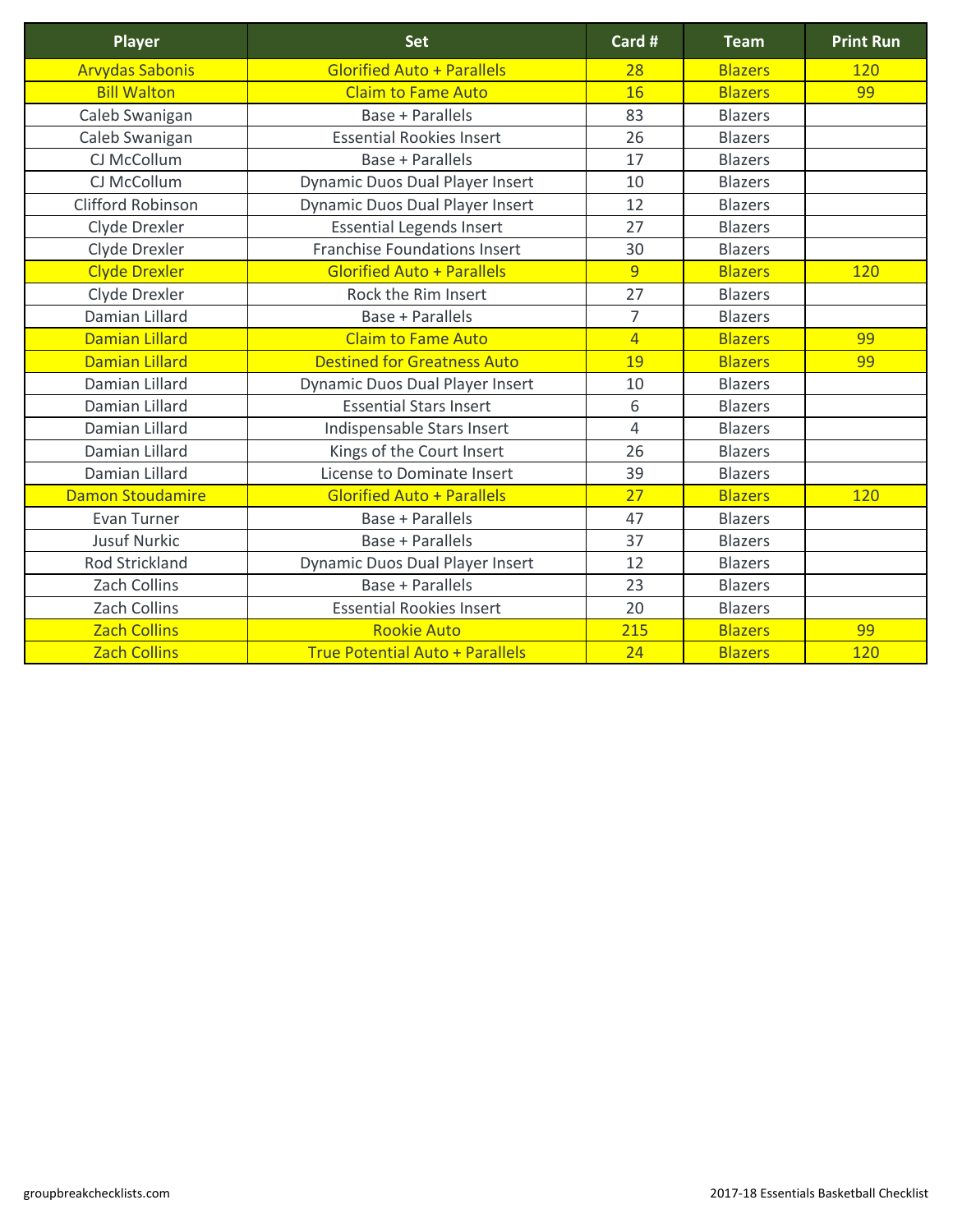| <b>Player</b>          | <b>Set</b>                                   | Card #         | <b>Team</b>  | <b>Print Run</b> |
|------------------------|----------------------------------------------|----------------|--------------|------------------|
| <b>Bob Dandridge</b>   | <b>Called to Excellence Auto + Parallels</b> | 16             | <b>Bucks</b> | <b>120</b>       |
| D.J. Wilson            | <b>Base + Parallels</b>                      | 43             | <b>Bucks</b> |                  |
| D.J. Wilson            | <b>Destined for Greatness Auto</b>           | $\overline{4}$ | <b>Bucks</b> | 99               |
| D.J. Wilson            | <b>Rookie Auto</b>                           | 237            | <b>Bucks</b> | 99               |
| <b>Eric Bledsoe</b>    | <b>Base + Parallels</b>                      | $\overline{4}$ | <b>Bucks</b> |                  |
| <b>Eric Bledsoe</b>    | <b>Dynamic Duos Dual Player Insert</b>       | 6              | <b>Bucks</b> |                  |
| Giannis Antetokounmpo  | <b>Base + Parallels</b>                      | 34             | <b>Bucks</b> |                  |
| Giannis Antetokounmpo  | <b>Dynamic Duos Dual Player Insert</b>       | 6              | <b>Bucks</b> |                  |
| Giannis Antetokounmpo  | <b>Essential Stars Insert</b>                | 8              | <b>Bucks</b> |                  |
| Giannis Antetokounmpo  | Indispensable Stars Insert                   | 29             | <b>Bucks</b> |                  |
| Giannis Antetokounmpo  | Kings of the Court Insert                    | $\overline{7}$ | <b>Bucks</b> |                  |
| Giannis Antetokounmpo  | License to Dominate Insert                   | 34             | <b>Bucks</b> |                  |
| Giannis Antetokounmpo  | Rock the Rim Insert                          | 26             | <b>Bucks</b> |                  |
| Giannis Antetokounmpo  | Worldwide Wonders Insert                     | 6              | <b>Bucks</b> |                  |
| Kareem Abdul-Jabbar    | <b>Franchise Foundations Insert</b>          | 14             | <b>Bucks</b> |                  |
| Khris Middleton        | Base + Parallels                             | 24             | <b>Bucks</b> |                  |
| Malcolm Brogdon        | <b>Base + Parallels</b>                      | 14             | <b>Bucks</b> |                  |
| Malcolm Brogdon        | <b>Future Legends Insert</b>                 | 5              | <b>Bucks</b> |                  |
| <b>Oscar Robertson</b> | <b>Essential Legends Insert</b>              | 10             | <b>Bucks</b> |                  |
| <b>Oscar Robertson</b> | Swish Kings Insert                           | 16             | <b>Bucks</b> |                  |
| <b>Sterling Brown</b>  | <b>Rookie Auto</b>                           | 207            | <b>Bucks</b> | 99               |
| <b>Sterling Brown</b>  | <b>True Potential Auto + Parallels</b>       | 30             | <b>Bucks</b> | 120              |
| <b>Thon Maker</b>      | <b>Base + Parallels</b>                      | 44             | <b>Bucks</b> |                  |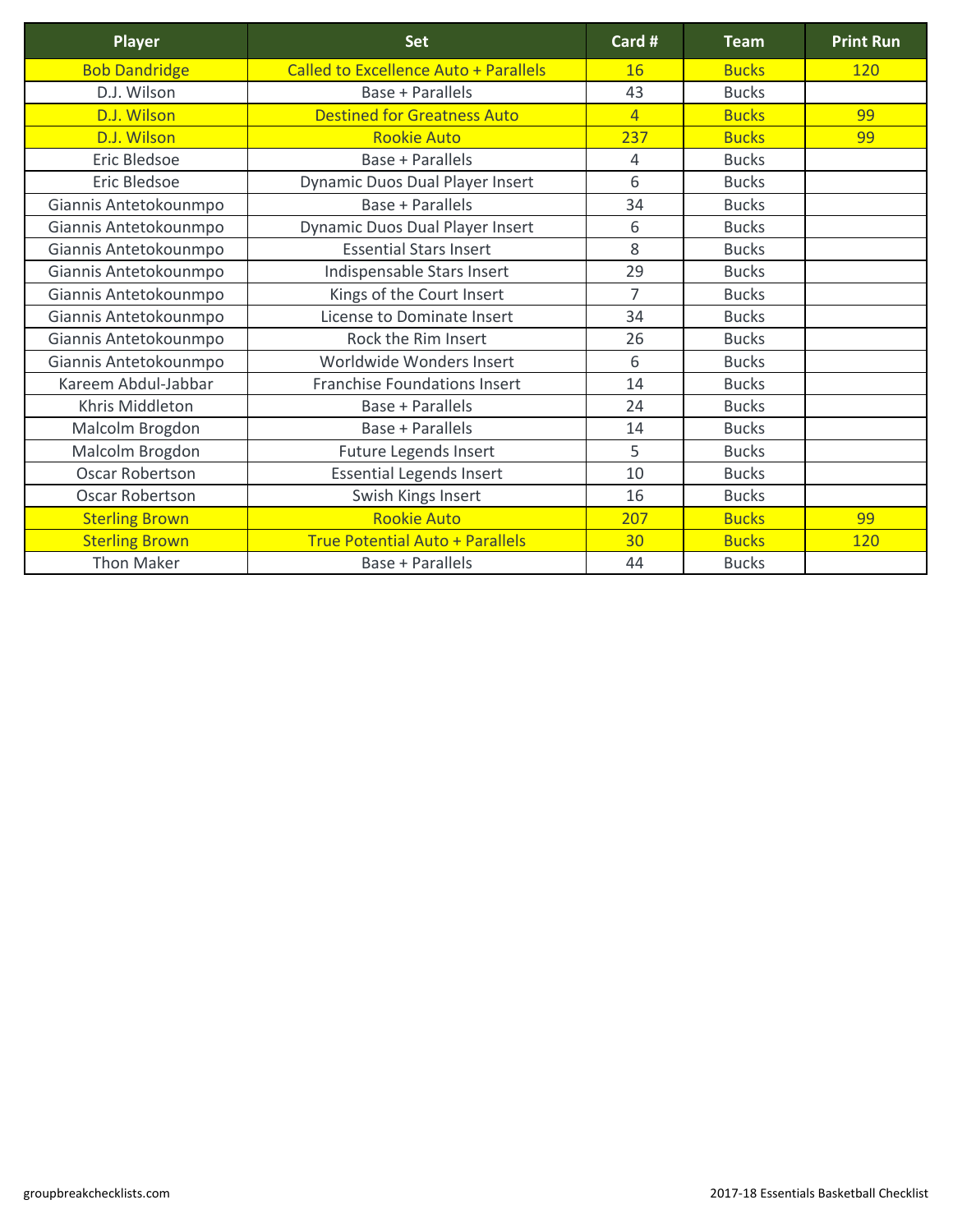| <b>Player</b>           | <b>Set</b>                                   | Card #         | <b>Team</b>  | <b>Print Run</b> |
|-------------------------|----------------------------------------------|----------------|--------------|------------------|
| Antonio Blakeney        | <b>Base + Parallels</b>                      | 143            | <b>Bulls</b> |                  |
| <b>Artis Gilmore</b>    | <b>Claim to Fame Auto</b>                    | 11             | <b>Bulls</b> | 99               |
| <b>B.J. Armstrong</b>   | <b>Called to Excellence Auto + Parallels</b> | <b>10</b>      | <b>Bulls</b> | 120              |
| <b>David Nwaba</b>      | <b>True Potential Auto + Parallels</b>       | 35             | <b>Bulls</b> | <b>120</b>       |
| <b>Dennis Rodman</b>    | <b>Called to Excellence Auto + Parallels</b> | 5              | <b>Bulls</b> | 120              |
| Dennis Rodman           | <b>Dynamic Duos Dual Player Insert</b>       | 5              | <b>Bulls</b> |                  |
| Dennis Rodman           | <b>Essential Legends Insert</b>              | $\overline{2}$ | <b>Bulls</b> |                  |
| <b>Denzel Valentine</b> | <b>Base + Parallels</b>                      | 38             | <b>Bulls</b> |                  |
| Justin Holiday          | <b>Base + Parallels</b>                      | 28             | <b>Bulls</b> |                  |
| <b>Kris Dunn</b>        | <b>Base + Parallels</b>                      | 8              | <b>Bulls</b> |                  |
| Lauri Markkanen         | <b>Base + Parallels</b>                      | 159            | <b>Bulls</b> |                  |
| Lauri Markkanen         | <b>Essential Rookies Insert</b>              | 21             | <b>Bulls</b> |                  |
| Lauri Markkanen         | <b>Future Legends Insert</b>                 | 14             | <b>Bulls</b> |                  |
| Lauri Markkanen         | Indispensable Rookies Insert                 | 20             | <b>Bulls</b> |                  |
| Lauri Markkanen         | Kobe's All-Rookie Team Insert                | 8              | <b>Bulls</b> |                  |
| Lauri Markkanen         | License to Dominate Insert                   | 18             | <b>Bulls</b> |                  |
| Lauri Markkanen         | <b>Rookie Auto</b>                           | 212            | <b>Bulls</b> | 99               |
| Lauri Markkanen         | <b>True Potential Auto + Parallels</b>       | 32             | <b>Bulls</b> | 120              |
| Noah Vonleh             | <b>Base + Parallels</b>                      | 27             | <b>Bulls</b> |                  |
| Robin Lopez             | <b>Base + Parallels</b>                      | 48             | <b>Bulls</b> |                  |
| <b>Ryan Arcidiacono</b> | <b>Destined for Greatness Auto</b>           | $\overline{5}$ | <b>Bulls</b> | 99               |
| <b>Scottie Pippen</b>   | <b>Dynamic Duos Dual Player Insert</b>       | 5              | <b>Bulls</b> |                  |
| <b>Scottie Pippen</b>   | <b>Essential Legends Insert</b>              | 18             | <b>Bulls</b> |                  |
| Scottie Pippen          | <b>Franchise Foundations Insert</b>          | 5              | <b>Bulls</b> |                  |
| <b>Scottie Pippen</b>   | Rock the Rim Insert                          | 11             | <b>Bulls</b> |                  |
| <b>Steve Kerr</b>       | <b>Called to Excellence Auto + Parallels</b> | 23             | <b>Bulls</b> | <b>120</b>       |
| <b>Toni Kukoc</b>       | <b>Called to Excellence Auto + Parallels</b> | 22             | <b>Bulls</b> | 120              |
| <b>Will Perdue</b>      | <b>Called to Excellence Auto + Parallels</b> | 8              | <b>Bulls</b> | 120              |
| Zach LaVine             | <b>Base + Parallels</b>                      | 18             | <b>Bulls</b> |                  |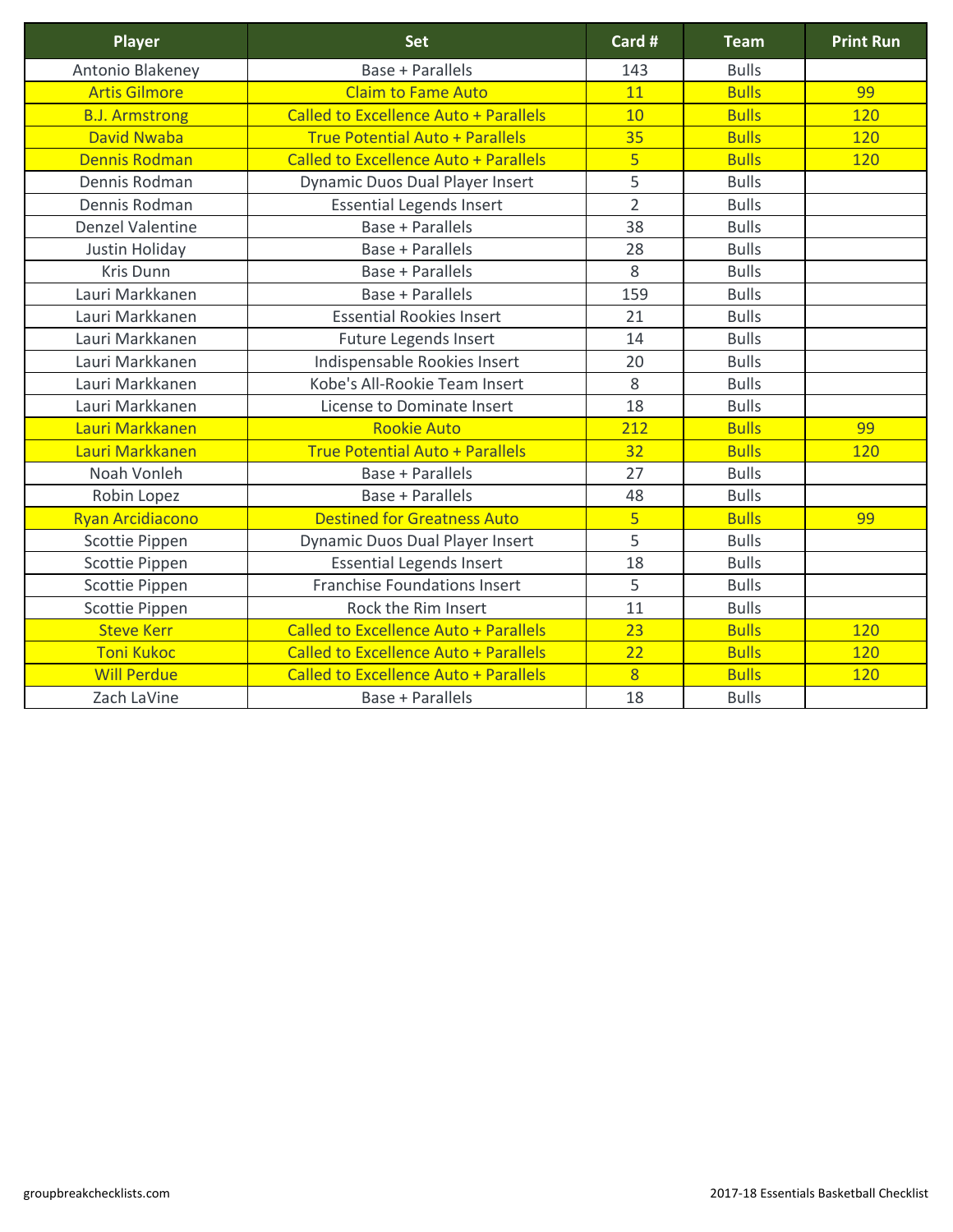| <b>Player</b>           | <b>Set</b>                                   | Card #         | <b>Team</b>      | <b>Print Run</b> |
|-------------------------|----------------------------------------------|----------------|------------------|------------------|
| <b>Ante Zizic</b>       | <b>Rookie Auto</b>                           | 202            | <b>Cavaliers</b> | 99               |
| <b>Ante Zizic</b>       | <b>True Potential Auto + Parallels</b>       | 18             | <b>Cavaliers</b> | 120              |
| <b>Brad Daugherty</b>   | <b>Dynamic Duos Dual Player Insert</b>       | $\overline{2}$ | Cavaliers        |                  |
| Cedi Osman              | <b>Base + Parallels</b>                      | 163            | Cavaliers        |                  |
| Cedi Osman              | <b>Essential Rookies Insert</b>              | 32             | Cavaliers        |                  |
| <b>Cedi Osman</b>       | <b>True Potential Auto + Parallels</b>       | 19             | <b>Cavaliers</b> | 120              |
| <b>Channing Frye</b>    | <b>Called to Excellence Auto + Parallels</b> | $\overline{9}$ | <b>Cavaliers</b> | 120              |
| George Hill             | <b>Base + Parallels</b>                      | 57             | Cavaliers        |                  |
| <b>Iman Shumpert</b>    | <b>Called to Excellence Auto + Parallels</b> | 19             | <b>Cavaliers</b> | 120              |
| Jordan Clarkson         | <b>Base + Parallels</b>                      | 52             | Cavaliers        |                  |
| <b>Kevin Love</b>       | <b>Base + Parallels</b>                      | 98             | Cavaliers        |                  |
| <b>Kevin Love</b>       | <b>Dynamic Duos Dual Player Insert</b>       | 13             | Cavaliers        |                  |
| <b>Kevin Love</b>       | <b>Essential Stars Insert</b>                | 11             | Cavaliers        |                  |
| Kyle Korver             | Swish Kings Insert                           | 9              | <b>Cavaliers</b> |                  |
| LeBron James            | <b>Base + Parallels</b>                      | 78             | Cavaliers        |                  |
| LeBron James            | <b>Dynamic Duos Dual Player Insert</b>       | 13             | Cavaliers        |                  |
| LeBron James            | <b>Essential Stars Insert</b>                | $\mathbf{1}$   | Cavaliers        |                  |
| LeBron James            | <b>Franchise Foundations Insert</b>          | 22             | Cavaliers        |                  |
| LeBron James            | Indispensable Stars Insert                   | 5              | Cavaliers        |                  |
| LeBron James            | Kings of the Court Insert                    | 8              | Cavaliers        |                  |
| LeBron James            | License to Dominate Insert                   | 28             | Cavaliers        |                  |
| LeBron James            | Rock the Rim Insert                          | 6              | <b>Cavaliers</b> |                  |
| LeBron James            | Swish Kings Insert                           | 5              | Cavaliers        |                  |
| <b>Mark Price</b>       | <b>Dynamic Duos Dual Player Insert</b>       | $\overline{2}$ | Cavaliers        |                  |
| <b>Tristan Thompson</b> | <b>Called to Excellence Auto + Parallels</b> | 27             | <b>Cavaliers</b> | 120              |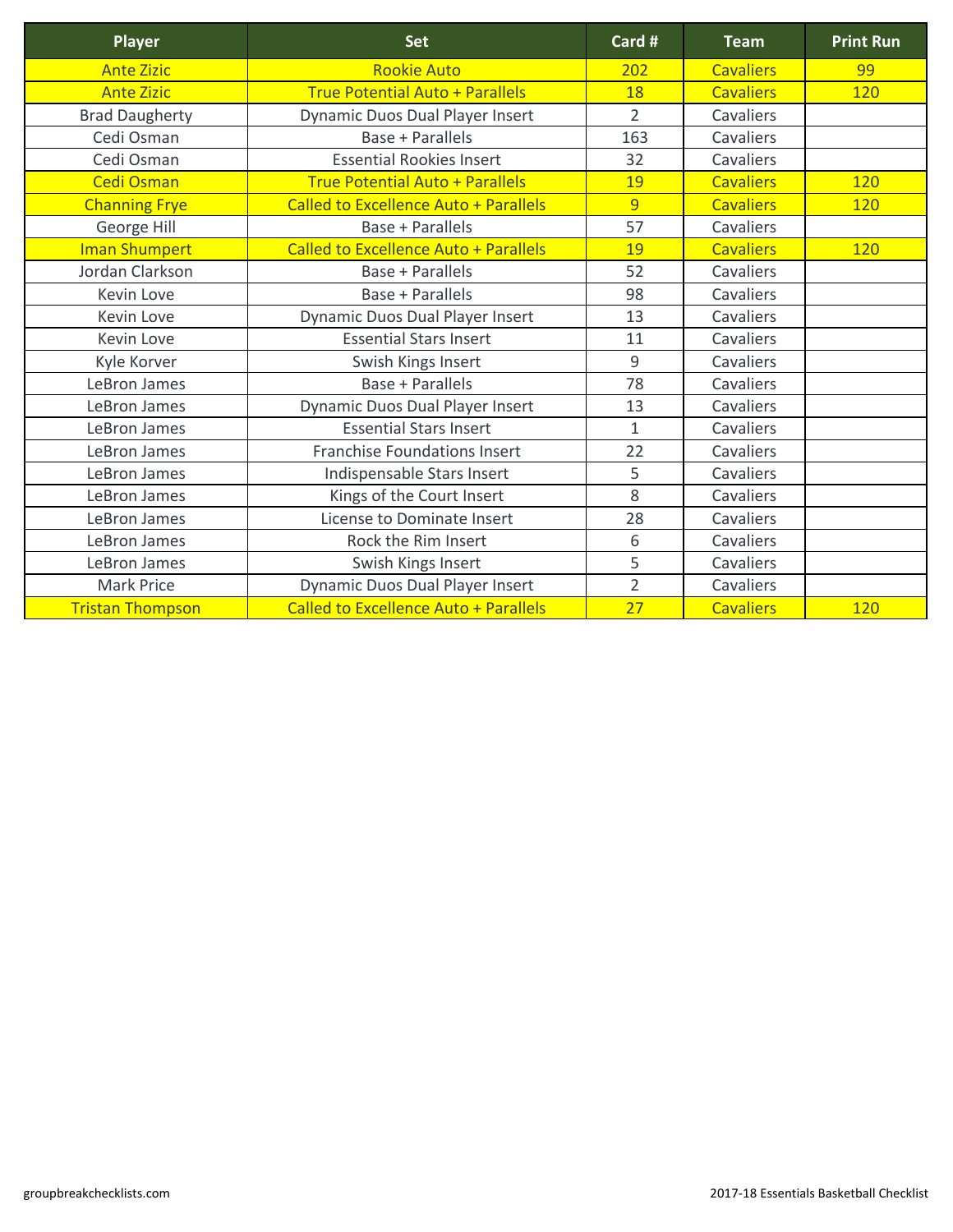| <b>Player</b>             | <b>Set</b>                                   | Card #         | <b>Team</b>    | <b>Print Run</b> |
|---------------------------|----------------------------------------------|----------------|----------------|------------------|
| <b>Abdel Nader</b>        | <b>Base + Parallels</b>                      | 173            | Celtics        |                  |
| <b>Abdel Nader</b>        | <b>True Potential Auto + Parallels</b>       | 37             | <b>Celtics</b> | 120              |
| Al Horford                | <b>Base + Parallels</b>                      | 86             | Celtics        |                  |
| <b>Bill Russell</b>       | <b>Claim to Fame Auto</b>                    | 19             | <b>Celtics</b> | 99               |
| <b>Bill Russell</b>       | <b>Franchise Foundations Insert</b>          | 16             | Celtics        |                  |
| <b>Bill Walton</b>        | <b>Called to Excellence Auto + Parallels</b> | $\overline{7}$ | <b>Celtics</b> | <b>120</b>       |
| <b>Brian Scalabrine</b>   | <b>Called to Excellence Auto + Parallels</b> | 26             | <b>Celtics</b> | 120              |
| <b>Daniel Theis</b>       | <b>Base + Parallels</b>                      | 141            | Celtics        |                  |
| <b>Daniel Theis</b>       | <b>Essential Rookies Insert</b>              | $\overline{4}$ | <b>Celtics</b> |                  |
| <b>Daniel Theis</b>       | <b>True Potential Auto + Parallels</b>       | 33             | <b>Celtics</b> | 120              |
| <b>Dave Cowens</b>        | <b>Called to Excellence Auto + Parallels</b> | 17             | <b>Celtics</b> | 120              |
| <b>Dave Cowens</b>        | <b>Claim to Fame Auto</b>                    | 17             | <b>Celtics</b> | 99               |
| <b>Dave Cowens</b>        | Dynamic Duos Dual Player Insert              | 9              | Celtics        |                  |
| <b>Dave Cowens</b>        | <b>Glorified Auto + Parallels</b>            | 17             | <b>Celtics</b> | 120              |
| <b>Frank Ramsey</b>       | <b>Glorified Auto + Parallels</b>            | 21             | <b>Celtics</b> | 120              |
| Gordon Hayward            | <b>Base + Parallels</b>                      | 66             | Celtics        |                  |
| <b>Guerschon Yabusele</b> | <b>True Potential Auto + Parallels</b>       | 17             | <b>Celtics</b> | 120              |
| Jaylen Brown              | <b>Base + Parallels</b>                      | 76             | Celtics        |                  |
| Jaylen Brown              | Future Legends Insert                        | $\overline{3}$ | Celtics        |                  |
| Jayson Tatum              | <b>Base + Parallels</b>                      | 129            | Celtics        |                  |
| <b>Jayson Tatum</b>       | <b>Destined for Greatness Auto</b>           | 26             | <b>Celtics</b> | 99               |
| Jayson Tatum              | Dynamic Duos Dual Player Insert              | 31             | Celtics        |                  |
| Jayson Tatum              | <b>Essential Rookies Insert</b>              | $\mathsf 9$    | Celtics        |                  |
| Jayson Tatum              | <b>Future Legends Insert</b>                 | $\mathbf{1}$   | Celtics        |                  |
| Jayson Tatum              | Indispensable Rookies Insert                 | 8              | Celtics        |                  |
| <b>Jayson Tatum</b>       | Kobe's All-Rookie Team Insert                | $\overline{7}$ | Celtics        |                  |
| Jayson Tatum              | License to Dominate Insert                   | 46             | Celtics        |                  |
| Jayson Tatum              | Rock the Rim Insert                          | 35             | <b>Celtics</b> |                  |
| <b>Jayson Tatum</b>       | <b>Rookie Auto</b>                           | 223            | <b>Celtics</b> | 99               |
| Jo Jo White               | <b>Called to Excellence Auto + Parallels</b> | 30             | <b>Celtics</b> | 120              |
| John Havlicek             | Dynamic Duos Dual Player Insert              | 9              | Celtics        |                  |
| <b>Kadeem Allen</b>       | <b>True Potential Auto + Parallels</b>       | 29             | <b>Celtics</b> | 120              |
| <b>Kevin McHale</b>       | <b>Dynamic Duos Dual Player Insert</b>       | $\mathbf{1}$   | Celtics        |                  |
| Kyrie Irving              | <b>Base + Parallels</b>                      | 56             | Celtics        |                  |
| Kyrie Irving              | Dynamic Duos Dual Player Insert              | 31             | Celtics        |                  |
| Kyrie Irving              | <b>Essential Stars Insert</b>                | $\mathsf 9$    | <b>Celtics</b> |                  |
| Kyrie Irving              | Indispensable Stars Insert                   | 16             | Celtics        |                  |
| Kyrie Irving              | Kings of the Court Insert                    | $\overline{2}$ | Celtics        |                  |
| Kyrie Irving              | License to Dominate Insert                   | 16             | Celtics        |                  |
| Kyrie Irving              | Worldwide Wonders Insert                     | 5              | <b>Celtics</b> |                  |
| Larry Bird                | <b>Dynamic Duos Dual Player Insert</b>       | $\mathbf{1}$   | <b>Celtics</b> |                  |
| Larry Bird                | <b>Essential Legends Insert</b>              | $\overline{7}$ | Celtics        |                  |
| <b>Larry Bird</b>         | <b>Glorified Auto + Parallels</b>            | $\overline{5}$ | <b>Celtics</b> | 120              |
| Larry Bird                | Kings of the Court Insert                    | $1\,$          | Celtics        |                  |
| Larry Bird                | Swish Kings Insert                           | $\overline{7}$ | Celtics        |                  |
| <b>Marcus Morris</b>      | <b>Base + Parallels</b>                      | 96             | Celtics        |                  |
| Paul Pierce               | <b>Essential Legends Insert</b>              | 20             | Celtics        |                  |
| <b>Robert Parish</b>      | <b>Glorified Auto + Parallels</b>            | 20             | <b>Celtics</b> | 120              |
| <b>Sam Jones</b>          | <b>Claim to Fame Auto</b>                    | 9              | <b>Celtics</b> | 99               |
| Semi Ojeleye              | <b>Base + Parallels</b>                      | 81             | Celtics        |                  |
| Semi Ojeleye              | <b>Essential Rookies Insert</b>              | 24             | Celtics        |                  |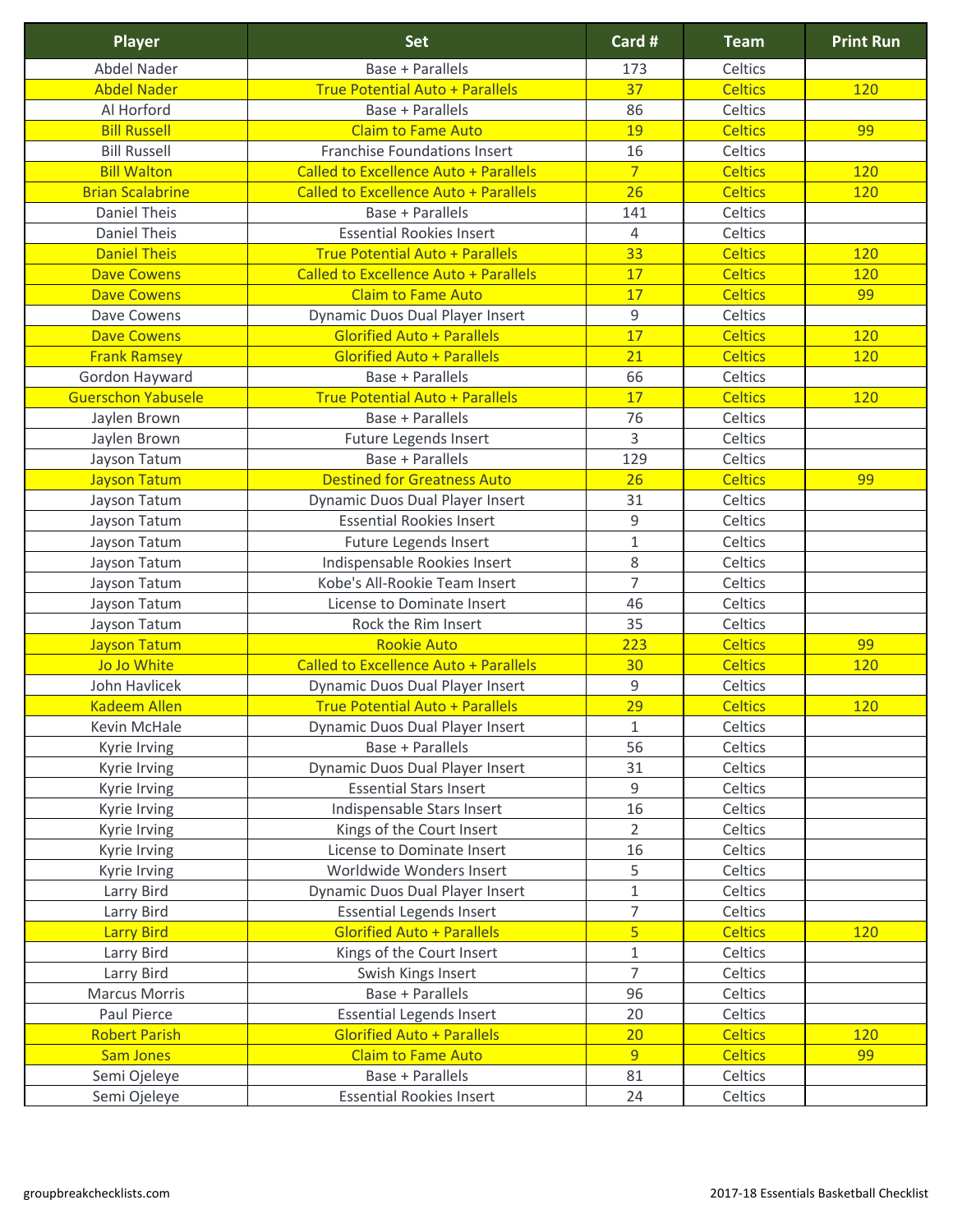| <b>Player</b>              | <b>Set</b>                             | Card #         | <b>Team</b>     | <b>Print Run</b> |
|----------------------------|----------------------------------------|----------------|-----------------|------------------|
| <b>Austin Rivers</b>       | <b>Base + Parallels</b>                | 12             | Clippers        |                  |
| <b>Avery Bradley</b>       | <b>Base + Parallels</b>                | 20             | Clippers        |                  |
| Danilo Gallinari           | <b>Base + Parallels</b>                | 42             | Clippers        |                  |
| DeAndre Jordan             | <b>Base + Parallels</b>                | 32             | Clippers        |                  |
| DeAndre Jordan             | <b>Franchise Foundations Insert</b>    | 25             | <b>Clippers</b> |                  |
| DeAndre Jordan             | Rock the Rim Insert                    | 28             | <b>Clippers</b> |                  |
| Jawun Evans                | <b>Base + Parallels</b>                | 113            | <b>Clippers</b> |                  |
| Jawun Evans                | <b>Essential Rookies Insert</b>        | 34             | <b>Clippers</b> |                  |
| <b>Jawun Evans</b>         | <b>Rookie Auto</b>                     | 211            | <b>Clippers</b> | 99               |
| <b>Jawun Evans</b>         | <b>True Potential Auto + Parallels</b> | 22             | <b>Clippers</b> | 120              |
| <b>Milos Teodosic</b>      | <b>Base + Parallels</b>                | 193            | <b>Clippers</b> |                  |
| <b>Milos Teodosic</b>      | <b>Essential Rookies Insert</b>        | 15             | <b>Clippers</b> |                  |
| <b>Milos Teodosic</b>      | <b>True Potential Auto + Parallels</b> | $\overline{7}$ | <b>Clippers</b> | 120              |
| <b>Patrick Beverley</b>    | <b>Base + Parallels</b>                | $\overline{2}$ | Clippers        |                  |
| <b>Sindarius Thornwell</b> | <b>Base + Parallels</b>                | 71             | <b>Clippers</b> |                  |
| <b>Sindarius Thornwell</b> | <b>Destined for Greatness Auto</b>     | $\overline{8}$ | <b>Clippers</b> | 99               |
| <b>Sindarius Thornwell</b> | <b>Essential Rookies Insert</b>        | 22             | Clippers        |                  |
| <b>Sindarius Thornwell</b> | <b>Rookie Auto</b>                     | 225            | <b>Clippers</b> | 99               |
| <b>Tobias Harris</b>       | <b>Base + Parallels</b>                | 40             | <b>Clippers</b> |                  |
| <b>Tyrone Wallace</b>      | <b>Destined for Greatness Auto</b>     | 27             | <b>Clippers</b> | 99               |
| <b>Tyrone Wallace</b>      | <b>True Potential Auto + Parallels</b> | 11             | <b>Clippers</b> | 120              |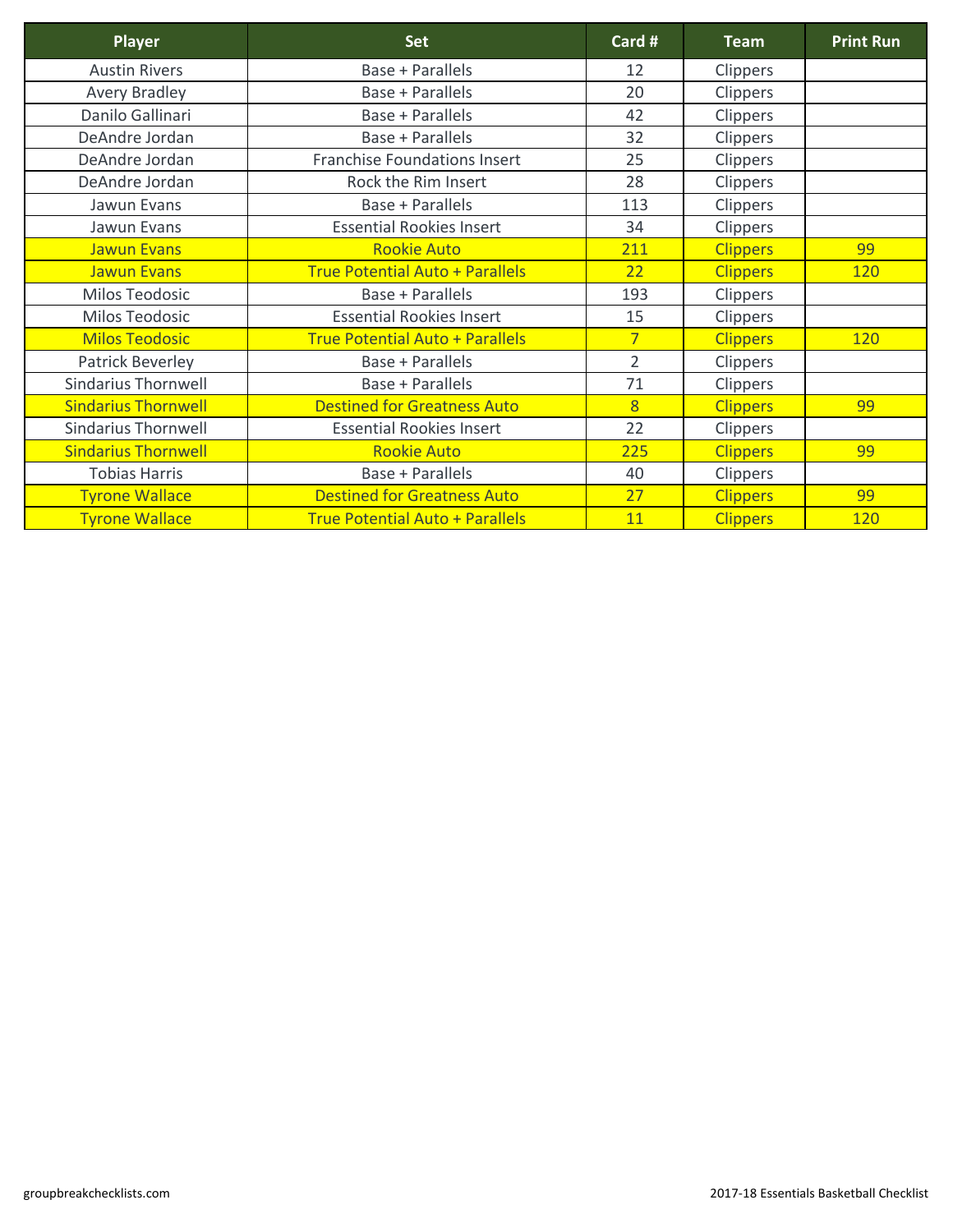| <b>Player</b>           | <b>Set</b>                             | Card #         | <b>Team</b>      | <b>Print Run</b> |
|-------------------------|----------------------------------------|----------------|------------------|------------------|
| <b>Ben McLemore</b>     | <b>Base + Parallels</b>                | 142            | <b>Grizzlies</b> |                  |
| <b>Chandler Parsons</b> | <b>Base + Parallels</b>                | 132            | Grizzlies        |                  |
| <b>Dillon Brooks</b>    | Base + Parallels                       | 169            | Grizzlies        |                  |
| <b>Dillon Brooks</b>    | <b>Destined for Greatness Auto</b>     | 37             | <b>Grizzlies</b> | 99               |
| <b>Dillon Brooks</b>    | <b>Essential Rookies Insert</b>        | 40             | Grizzlies        |                  |
| <b>Dillon Brooks</b>    | Indispensable Rookies Insert           | $\overline{2}$ | Grizzlies        |                  |
| <b>Dillon Brooks</b>    | Kobe's All-Rookie Team Insert          | 11             | Grizzlies        |                  |
| <b>Ivan Rabb</b>        | <b>Destined for Greatness Auto</b>     | 34             | <b>Grizzlies</b> | 99               |
| <b>Ivan Rabb</b>        | <b>Rookie Auto</b>                     | 240            | <b>Grizzlies</b> | 99               |
| Marc Gasol              | <b>Base + Parallels</b>                | 122            | Grizzlies        |                  |
| Marc Gasol              | <b>Dynamic Duos Dual Player Insert</b> | 34             | Grizzlies        |                  |
| Marc Gasol              | License to Dominate Insert             | 14             | Grizzlies        |                  |
| <b>Mike Conley</b>      | <b>Base + Parallels</b>                | 112            | <b>Grizzlies</b> |                  |
| <b>Mike Conley</b>      | <b>Dynamic Duos Dual Player Insert</b> | 34             | Grizzlies        |                  |
| <b>Mike Conley</b>      | <b>Franchise Foundations Insert</b>    | 23             | Grizzlies        |                  |
| <b>Mike Conley</b>      | Indispensable Stars Insert             | 14             | Grizzlies        |                  |
| <b>Tyreke Evans</b>     | <b>Base + Parallels</b>                | 102            | Grizzlies        |                  |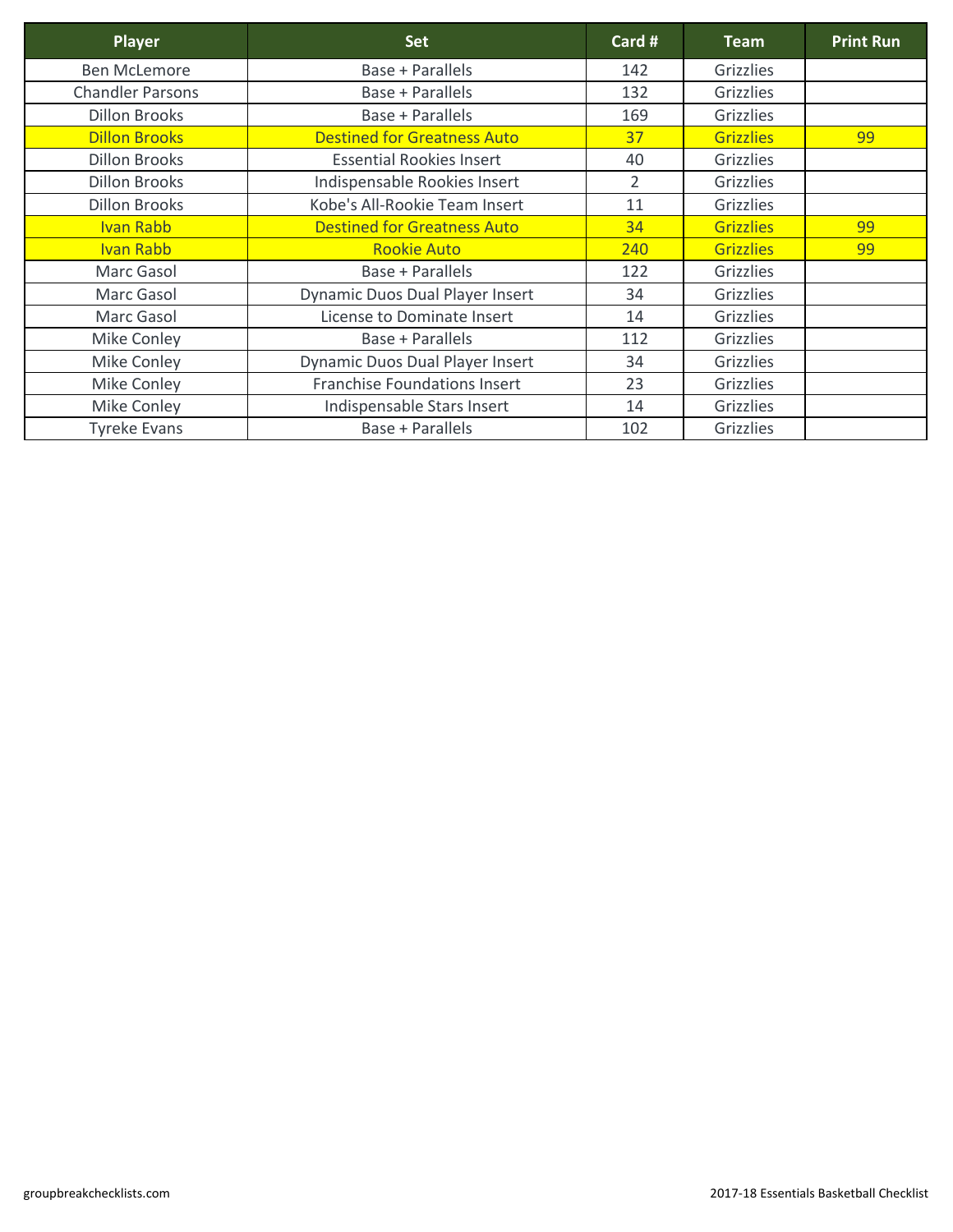| <b>Player</b>          | <b>Set</b>                             | Card # | <b>Team</b>  | <b>Print Run</b> |
|------------------------|----------------------------------------|--------|--------------|------------------|
| <b>Cliff Hagan</b>     | <b>Claim to Fame Auto</b>              | 13     | <b>Hawks</b> | 99               |
| Dennis Schroder        | <b>Base + Parallels</b>                | 6      | <b>Hawks</b> |                  |
| Dennis Schroder        | <b>License to Dominate Insert</b>      | 6      | <b>Hawks</b> |                  |
| Dewayne Dedmon         | <b>Base + Parallels</b>                | 46     | <b>Hawks</b> |                  |
| Dominique Wilkins      | <b>Essential Legends Insert</b>        | 12     | <b>Hawks</b> |                  |
| Dominique Wilkins      | <b>Franchise Foundations Insert</b>    | 11     | <b>Hawks</b> |                  |
| Dominique Wilkins      | Rock the Rim Insert                    | 17     | <b>Hawks</b> |                  |
| Dominique Wilkins      | Swish Kings Insert                     | 17     | <b>Hawks</b> |                  |
| John Collins           | <b>Base + Parallels</b>                | 21     | <b>Hawks</b> |                  |
| <b>John Collins</b>    | <b>Essential Rookies Insert</b>        | 28     | <b>Hawks</b> |                  |
| John Collins           | Indispensable Rookies Insert           | 17     | <b>Hawks</b> |                  |
| <b>John Collins</b>    | Kobe's All-Rookie Team Insert          | 12     | <b>Hawks</b> |                  |
| <b>John Collins</b>    | <b>Rookie Auto</b>                     | 219    | <b>Hawks</b> | 99               |
| <b>John Collins</b>    | <b>True Potential Auto + Parallels</b> | 26     | <b>Hawks</b> | 120              |
| <b>Kent Bazemore</b>   | <b>Base + Parallels</b>                | 16     | <b>Hawks</b> |                  |
| <b>Lenny Wilkens</b>   | <b>Glorified Auto + Parallels</b>      | 19     | <b>Hawks</b> | 120              |
| <b>Pete Maravich</b>   | Kings of the Court Insert              | 13     | <b>Hawks</b> |                  |
| Spud Webb              | Rock the Rim Insert                    | 13     | <b>Hawks</b> |                  |
| <b>Taurean Prince</b>  | Base + Parallels                       | 26     | <b>Hawks</b> |                  |
| <b>Taurean Prince</b>  | <b>Future Legends Insert</b>           | 15     | <b>Hawks</b> |                  |
| <b>Tyler Cavanaugh</b> | <b>True Potential Auto + Parallels</b> | 9      | <b>Hawks</b> | 120              |
| <b>Tyler Dorsey</b>    | <b>Essential Rookies Insert</b>        | 16     | <b>Hawks</b> |                  |
| <b>Tyler Dorsey</b>    | <b>Rookie Auto</b>                     | 206    | <b>Hawks</b> | 99               |
| <b>Tyler Dorsey</b>    | <b>True Potential Auto + Parallels</b> | 20     | <b>Hawks</b> | 120              |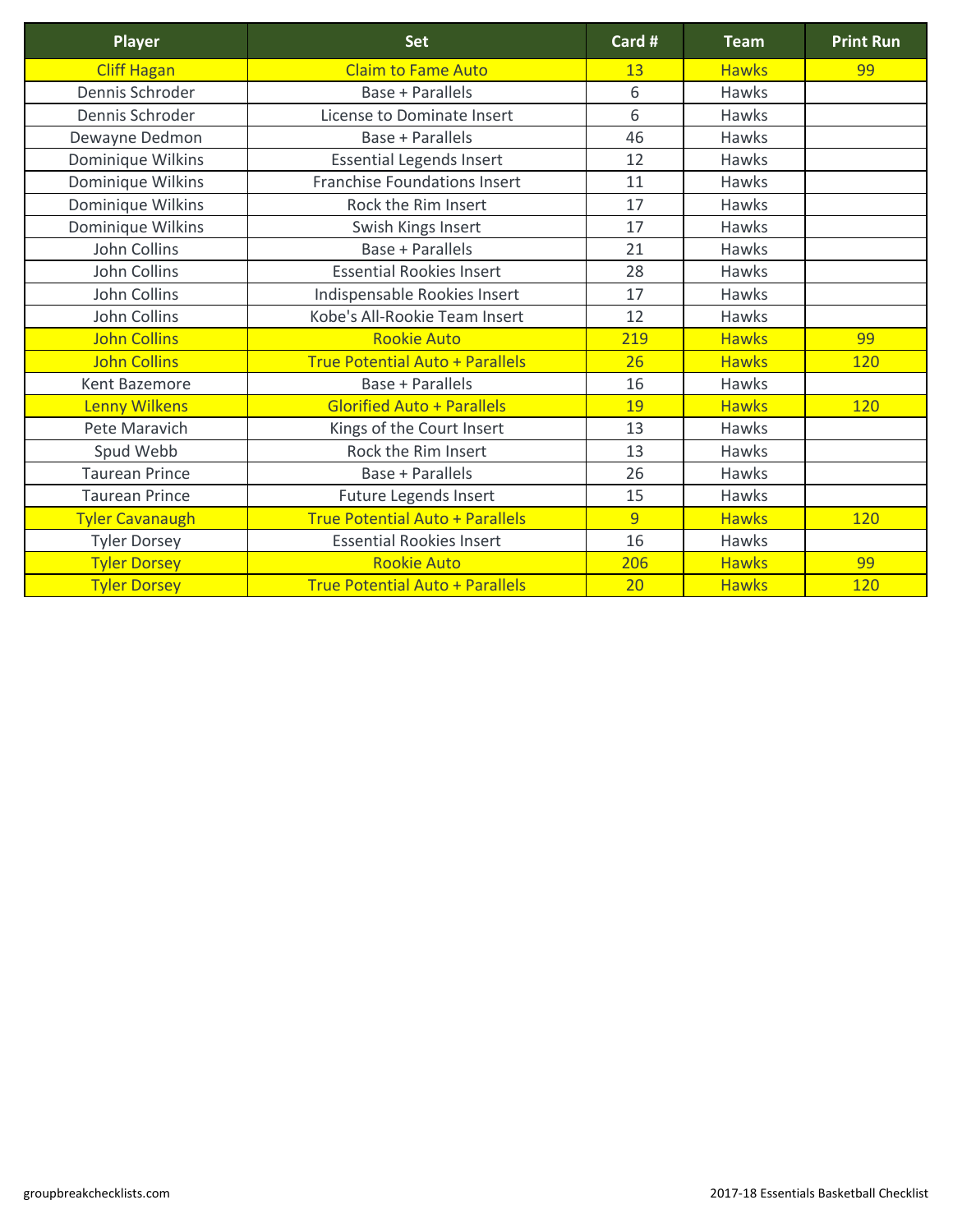| <b>Player</b>          | <b>Set</b>                                   | Card #          | <b>Team</b> | <b>Print Run</b> |
|------------------------|----------------------------------------------|-----------------|-------------|------------------|
| <b>Alonzo Mourning</b> | <b>Called to Excellence Auto + Parallels</b> | 21              | <b>Heat</b> | 107              |
| <b>Alonzo Mourning</b> | <b>Claim to Fame Auto</b>                    | $6 \overline{}$ | <b>Heat</b> | 99               |
| <b>Alonzo Mourning</b> | <b>Franchise Foundations Insert</b>          | 19              | Heat        |                  |
| <b>Antoine Walker</b>  | <b>Called to Excellence Auto + Parallels</b> | 18              | <b>Heat</b> | <b>120</b>       |
| Bam Adebayo            | <b>Base + Parallels</b>                      | 171             | Heat        |                  |
| <b>Bam Adebayo</b>     | <b>Essential Rookies Insert</b>              | 27              | Heat        |                  |
| <b>Bam Adebayo</b>     | <b>Rookie Auto</b>                           | 204             | <b>Heat</b> | 99               |
| <b>Bam Adebayo</b>     | <b>True Potential Auto + Parallels</b>       | 38              | <b>Heat</b> | <b>120</b>       |
| <b>Dion Waiters</b>    | <b>Base + Parallels</b>                      | 162             | Heat        |                  |
| Dwyane Wade            | <b>Base + Parallels</b>                      | 88              | Heat        |                  |
| <b>Gary Payton</b>     | Called to Excellence Auto + Parallels        | 13              | <b>Heat</b> | <b>120</b>       |
| <b>Goran Dragic</b>    | <b>Base + Parallels</b>                      | 152             | Heat        |                  |
| <b>Goran Dragic</b>    | License to Dominate Insert                   | 24              | Heat        |                  |
| Hassan Whiteside       | <b>Base + Parallels</b>                      | 192             | Heat        |                  |
| <b>Jason Williams</b>  | <b>Called to Excellence Auto + Parallels</b> | 28              | <b>Heat</b> | <b>120</b>       |
| Josh Richardson        | <b>Base + Parallels</b>                      | 172             | Heat        |                  |
| <b>Justise Winslow</b> | <b>Base + Parallels</b>                      | 182             | Heat        |                  |
| <b>Juwan Howard</b>    | <b>Called to Excellence Auto + Parallels</b> | 29              | <b>Heat</b> | 120              |
| <b>Ray Allen</b>       | <b>Called to Excellence Auto + Parallels</b> | $\overline{3}$  | <b>Heat</b> | <b>120</b>       |
| <b>Ray Allen</b>       | <b>Claim to Fame Auto</b>                    | $\overline{8}$  | <b>Heat</b> | 99               |
| Ray Allen              | Swish Kings Insert                           | 6               | Heat        |                  |
| Shaquille O'Neal       | Kings of the Court Insert                    | 29              | Heat        |                  |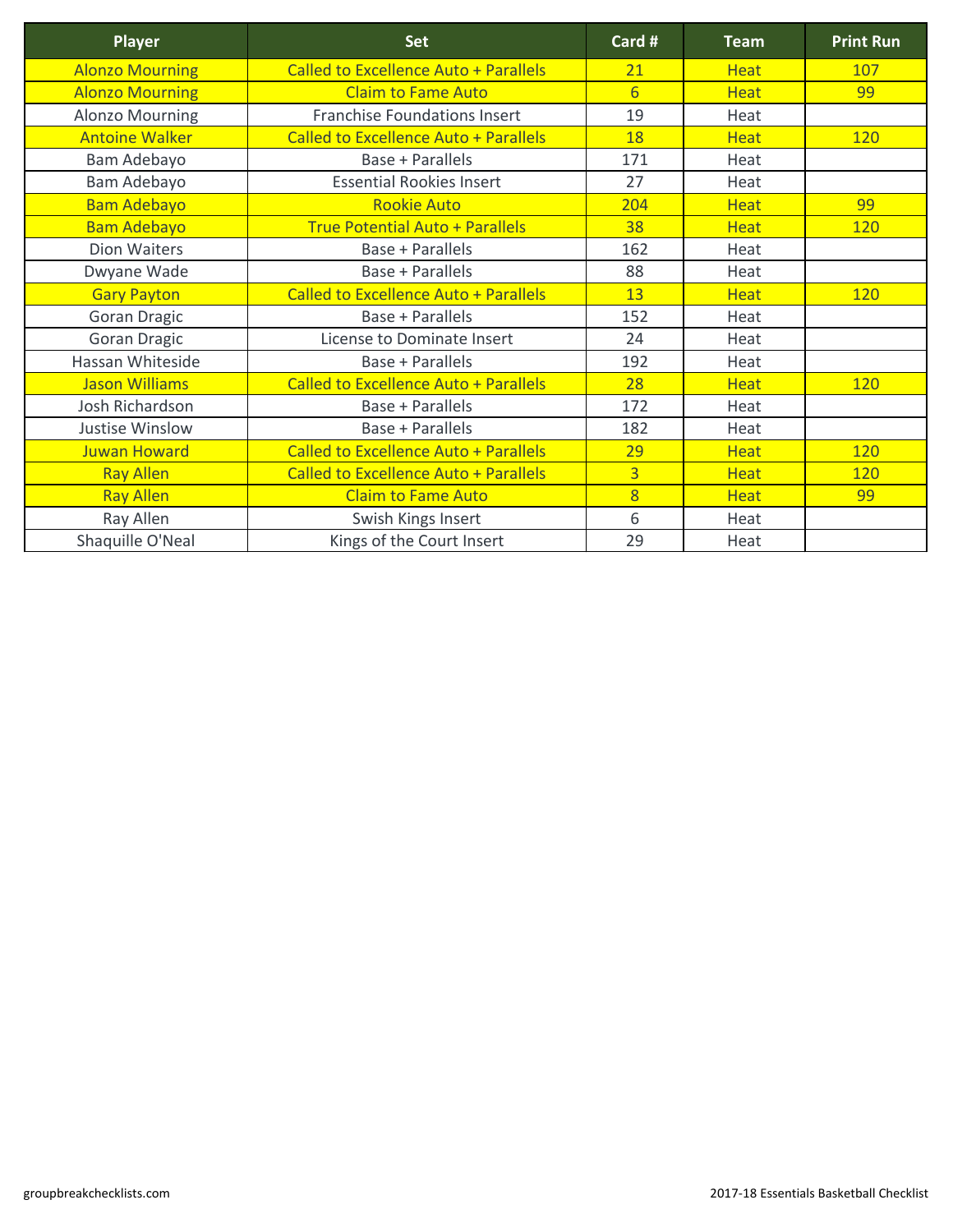| <b>Player</b>          | <b>Set</b>                             | Card #         | <b>Team</b>    | <b>Print Run</b> |
|------------------------|----------------------------------------|----------------|----------------|------------------|
| <b>Alonzo Mourning</b> | <b>Essential Legends Insert</b>        | 4              | <b>Hornets</b> |                  |
| <b>Alonzo Mourning</b> | <b>Glorified Auto + Parallels</b>      | $\overline{7}$ | <b>Hornets</b> | 120              |
| Dwayne Bacon           | <b>Base + Parallels</b>                | 51             | Hornets        |                  |
| <b>Dwayne Bacon</b>    | <b>Destined for Greatness Auto</b>     | 30             | <b>Hornets</b> | 99               |
| Dwayne Bacon           | <b>Essential Rookies Insert</b>        | 36             | Hornets        |                  |
| <b>Dwayne Bacon</b>    | <b>Rookie Auto</b>                     | 231            | <b>Hornets</b> | 99               |
| <b>Dwight Howard</b>   | <b>Base + Parallels</b>                | 196            | <b>Hornets</b> |                  |
| <b>Dwight Howard</b>   | <b>Dynamic Duos Dual Player Insert</b> | $\overline{3}$ | <b>Hornets</b> |                  |
| <b>Dwight Howard</b>   | <b>Essential Stars Insert</b>          | 19             | <b>Hornets</b> |                  |
| <b>Dwight Howard</b>   | Rock the Rim Insert                    | 10             | Hornets        |                  |
| Kemba Walker           | <b>Base + Parallels</b>                | 156            | <b>Hornets</b> |                  |
| Kemba Walker           | <b>Dynamic Duos Dual Player Insert</b> | 3              | Hornets        |                  |
| Kemba Walker           | <b>Essential Stars Insert</b>          | 29             | Hornets        |                  |
| Kemba Walker           | <b>Franchise Foundations Insert</b>    | $\mathbf{1}$   | <b>Hornets</b> |                  |
| Kemba Walker           | Indispensable Stars Insert             | 18             | Hornets        |                  |
| Kemba Walker           | License to Dominate Insert             | 36             | <b>Hornets</b> |                  |
| <b>Malik Monk</b>      | <b>Base + Parallels</b>                | 91             | Hornets        |                  |
| <b>Malik Monk</b>      | <b>Destined for Greatness Auto</b>     | 40             | <b>Hornets</b> | 99               |
| <b>Malik Monk</b>      | <b>Essential Rookies Insert</b>        | 17             | <b>Hornets</b> |                  |
| <b>Malik Monk</b>      | <b>Future Legends Insert</b>           | 20             | Hornets        |                  |
| <b>Malik Monk</b>      | Indispensable Rookies Insert           | 11             | <b>Hornets</b> |                  |
| <b>Malik Monk</b>      | <b>License to Dominate Insert</b>      | 8              | Hornets        |                  |
| <b>Malik Monk</b>      | Rock the Rim Insert                    | 5              | Hornets        |                  |
| <b>Malik Monk</b>      | <b>Rookie Auto</b>                     | 232            | <b>Hornets</b> | 99               |
| <b>Marvin Williams</b> | <b>Base + Parallels</b>                | 186            | Hornets        |                  |
| Michael Kidd-Gilchrist | <b>Base + Parallels</b>                | 176            | <b>Hornets</b> |                  |
| Nicolas Batum          | <b>Base + Parallels</b>                | 166            | <b>Hornets</b> |                  |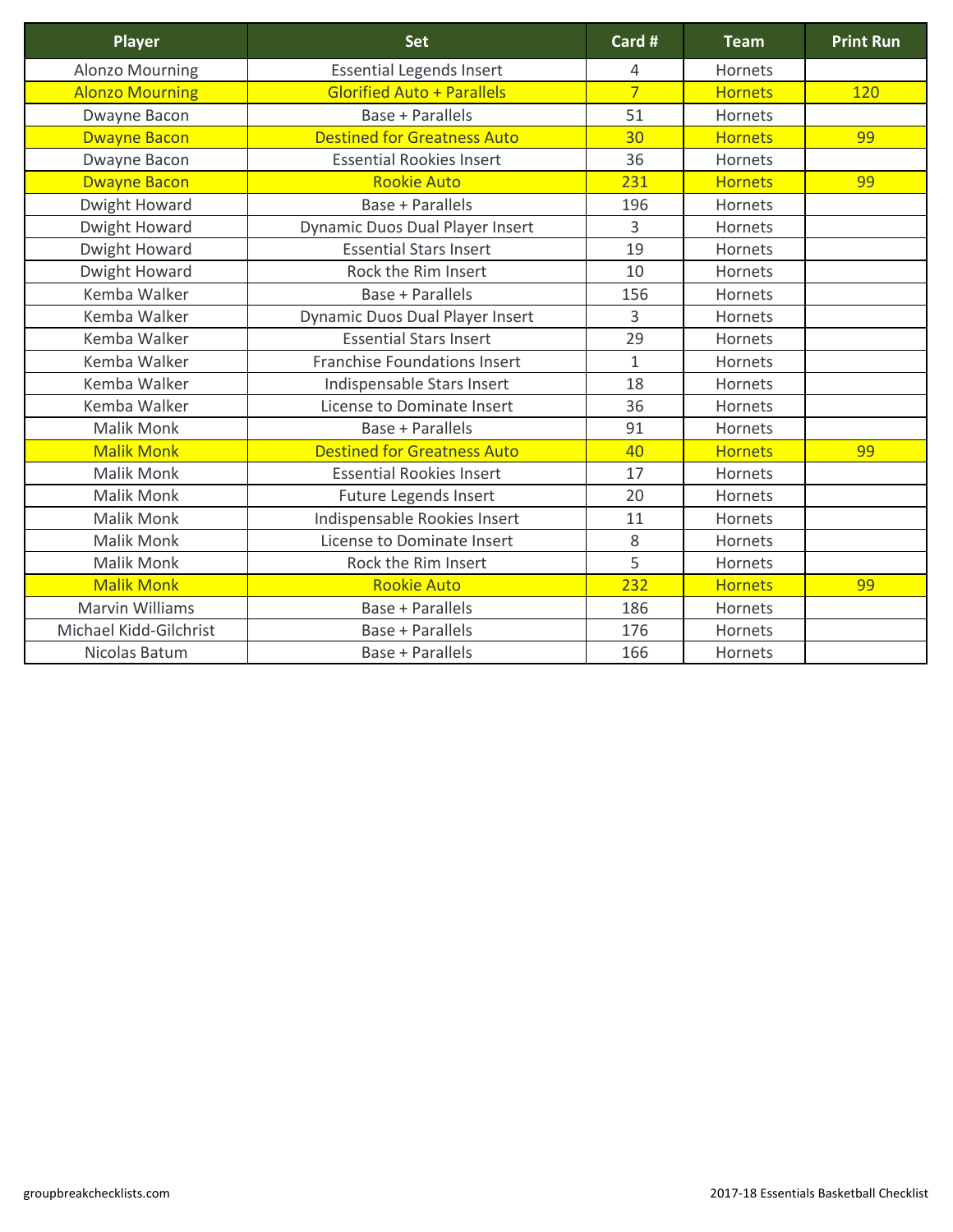| <b>Player</b>           | <b>Set</b>                             | Card #          | <b>Team</b> | <b>Print Run</b> |
|-------------------------|----------------------------------------|-----------------|-------------|------------------|
| <b>Adrian Dantley</b>   | <b>Glorified Auto + Parallels</b>      | 24              | Jazz        | <b>120</b>       |
| <b>Alec Burks</b>       | <b>Base + Parallels</b>                | 19              | Jazz        |                  |
| <b>Derrick Favors</b>   | <b>Base + Parallels</b>                | 29              | Jazz        |                  |
| Donovan Mitchell        | <b>Base + Parallels</b>                | 149             | Jazz        |                  |
| Donovan Mitchell        | <b>Essential Rookies Insert</b>        | 39              | Jazz        |                  |
| Donovan Mitchell        | <b>Future Legends Insert</b>           | $\overline{4}$  | Jazz        |                  |
| Donovan Mitchell        | Indispensable Rookies Insert           | 10              | Jazz        |                  |
| Donovan Mitchell        | Kobe's All-Rookie Team Insert          | 6               | Jazz        |                  |
| Donovan Mitchell        | License to Dominate Insert             | 31              | Jazz        |                  |
| Donovan Mitchell        | Rock the Rim Insert                    | 24              | Jazz        |                  |
| <b>Donovan Mitchell</b> | <b>Rookie Auto</b>                     | 217             | Jazz        | 99               |
| <b>Donovan Mitchell</b> | <b>True Potential Auto + Parallels</b> | $6 \overline{}$ | Jazz        | 120              |
| Joe Ingles              | <b>Base + Parallels</b>                | 49              | Jazz        |                  |
| John Stockton           | <b>Dynamic Duos Dual Player Insert</b> | 39              | Jazz        |                  |
| John Stockton           | <b>Essential Legends Insert</b>        | 21              | Jazz        |                  |
| John Stockton           | <b>Franchise Foundations Insert</b>    | $\overline{2}$  | Jazz        |                  |
| <b>John Stockton</b>    | <b>Glorified Auto + Parallels</b>      | 22              | Jazz        | 120              |
| <b>Karl Malone</b>      | <b>Dynamic Duos Dual Player Insert</b> | 39              | Jazz        |                  |
| <b>Karl Malone</b>      | <b>Essential Legends Insert</b>        | 11              | Jazz        |                  |
| <b>Karl Malone</b>      | <b>Glorified Auto + Parallels</b>      | $\overline{3}$  | Jazz        | 120              |
| Pete Maravich           | Swish Kings Insert                     | 12              | Jazz        |                  |
| <b>Ricky Rubio</b>      | <b>Base + Parallels</b>                | 9               | Jazz        |                  |
| Royce O'Neale           | <b>Base + Parallels</b>                | 123             | Jazz        |                  |
| <b>Royce O'Neale</b>    | <b>Destined for Greatness Auto</b>     | 17              | Jazz        | 99               |
| Royce O'Neale           | <b>Essential Rookies Insert</b>        | 14              | Jazz        |                  |
| <b>Rudy Gobert</b>      | <b>Base + Parallels</b>                | 39              | Jazz        |                  |
| <b>Rudy Gobert</b>      | Indispensable Stars Insert             | 23              | Jazz        |                  |
| <b>Rudy Gobert</b>      | Kings of the Court Insert              | 14              | Jazz        |                  |
| <b>Rudy Gobert</b>      | Rock the Rim Insert                    | 38              | Jazz        |                  |
| <b>Tony Bradley</b>     | <b>Base + Parallels</b>                | 93              | Jazz        |                  |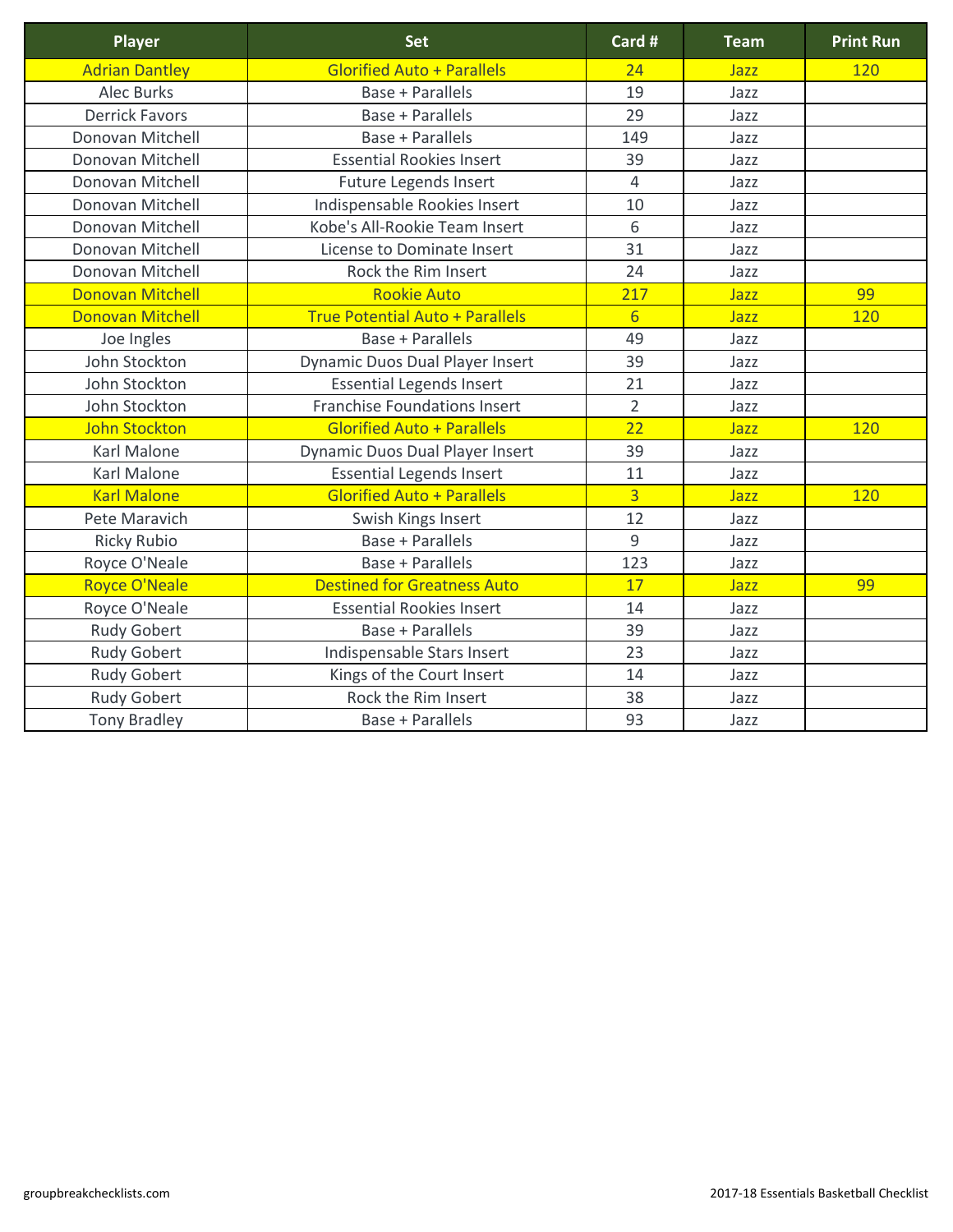| <b>Player</b>              | <b>Set</b>                             | Card #         | <b>Team</b>  | <b>Print Run</b> |
|----------------------------|----------------------------------------|----------------|--------------|------------------|
| Bogdan Bogdanovic          | <b>Base + Parallels</b>                | 11             | <b>Kings</b> |                  |
| Bogdan Bogdanovic          | <b>Essential Rookies Insert</b>        | 25             | <b>Kings</b> |                  |
| Bogdan Bogdanovic          | Indispensable Rookies Insert           | $\overline{7}$ | <b>Kings</b> |                  |
| Bogdan Bogdanovic          | Kobe's All-Rookie Team Insert          | 10             | <b>Kings</b> |                  |
| <b>Bogdan Bogdanovic</b>   | <b>True Potential Auto + Parallels</b> | 39             | <b>Kings</b> | 120              |
| <b>Buddy Hield</b>         | Base + Parallels                       | 67             | <b>Kings</b> |                  |
| <b>Buddy Hield</b>         | <b>Destined for Greatness Auto</b>     | 21             | <b>Kings</b> | 99               |
| Chris Webber               | <b>Essential Legends Insert</b>        | 14             | <b>Kings</b> |                  |
| Chris Webber               | <b>Franchise Foundations Insert</b>    | 27             | <b>Kings</b> |                  |
| De'Aaron Fox               | <b>Base + Parallels</b>                | 189            | <b>Kings</b> |                  |
| De'Aaron Fox               | <b>Essential Rookies Insert</b>        | 3              | <b>Kings</b> |                  |
| De'Aaron Fox               | <b>Future Legends Insert</b>           | 18             | <b>Kings</b> |                  |
| De'Aaron Fox               | Indispensable Rookies Insert           | 14             | <b>Kings</b> |                  |
| De'Aaron Fox               | Kobe's All-Rookie Team Insert          | $\overline{4}$ | Kings        |                  |
| De'Aaron Fox               | <b>License to Dominate Insert</b>      | 49             | <b>Kings</b> |                  |
| De'Aaron Fox               | Rock the Rim Insert                    | 25             | <b>Kings</b> |                  |
| <b>De'Aaron Fox</b>        | <b>Rookie Auto</b>                     | 218            | <b>Kings</b> | 99               |
| <b>De'Aaron Fox</b>        | <b>True Potential Auto + Parallels</b> | <b>16</b>      | <b>Kings</b> | 120              |
| <b>Frank Mason III</b>     | <b>Base + Parallels</b>                | 101            | <b>Kings</b> |                  |
| <b>Frank Mason III</b>     | <b>Destined for Greatness Auto</b>     | 32             | <b>Kings</b> | 99               |
| Frank Mason III            | <b>Essential Rookies Insert</b>        | 38             | <b>Kings</b> |                  |
| Frank Mason III            | Indispensable Rookies Insert           | 5              | <b>Kings</b> |                  |
| <b>Frank Mason III</b>     | <b>Rookie Auto</b>                     | 236            | <b>Kings</b> | 99               |
| <b>Harry Giles</b>         | <b>Base + Parallels</b>                | 53             | <b>Kings</b> |                  |
| <b>Harry Giles</b>         | <b>Destined for Greatness Auto</b>     | 14             | <b>Kings</b> | 99               |
| <b>Harry Giles</b>         | <b>Essential Rookies Insert</b>        | 18             | <b>Kings</b> |                  |
| <b>Harry Giles</b>         | <b>Rookie Auto</b>                     | 238            | <b>Kings</b> | 99               |
| Justin Jackson             | <b>Base + Parallels</b>                | 121            | <b>Kings</b> |                  |
| Justin Jackson             | <b>Essential Rookies Insert</b>        | 37             | <b>Kings</b> |                  |
| Justin Jackson             | Indispensable Rookies Insert           | 15             | <b>Kings</b> |                  |
| <b>Justin Jackson</b>      | <b>True Potential Auto + Parallels</b> | 21             | <b>Kings</b> | <b>120</b>       |
| <b>Nate Archibald</b>      | <b>Claim to Fame Auto</b>              | 12             | <b>Kings</b> | 99               |
| <b>Nate Archibald</b>      | <b>Glorified Auto + Parallels</b>      | 15             | <b>Kings</b> | 120              |
| Peja Stojakovic            | Swish Kings Insert                     | $\mathbf{1}$   | <b>Kings</b> |                  |
| <b>Vince Carter</b>        | <b>Base + Parallels</b>                | 77             | <b>Kings</b> |                  |
| <b>Willie Cauley-Stein</b> | Base + Parallels                       | 97             | <b>Kings</b> |                  |
| Zach Randolph              | <b>Base + Parallels</b>                | 87             | Kings        |                  |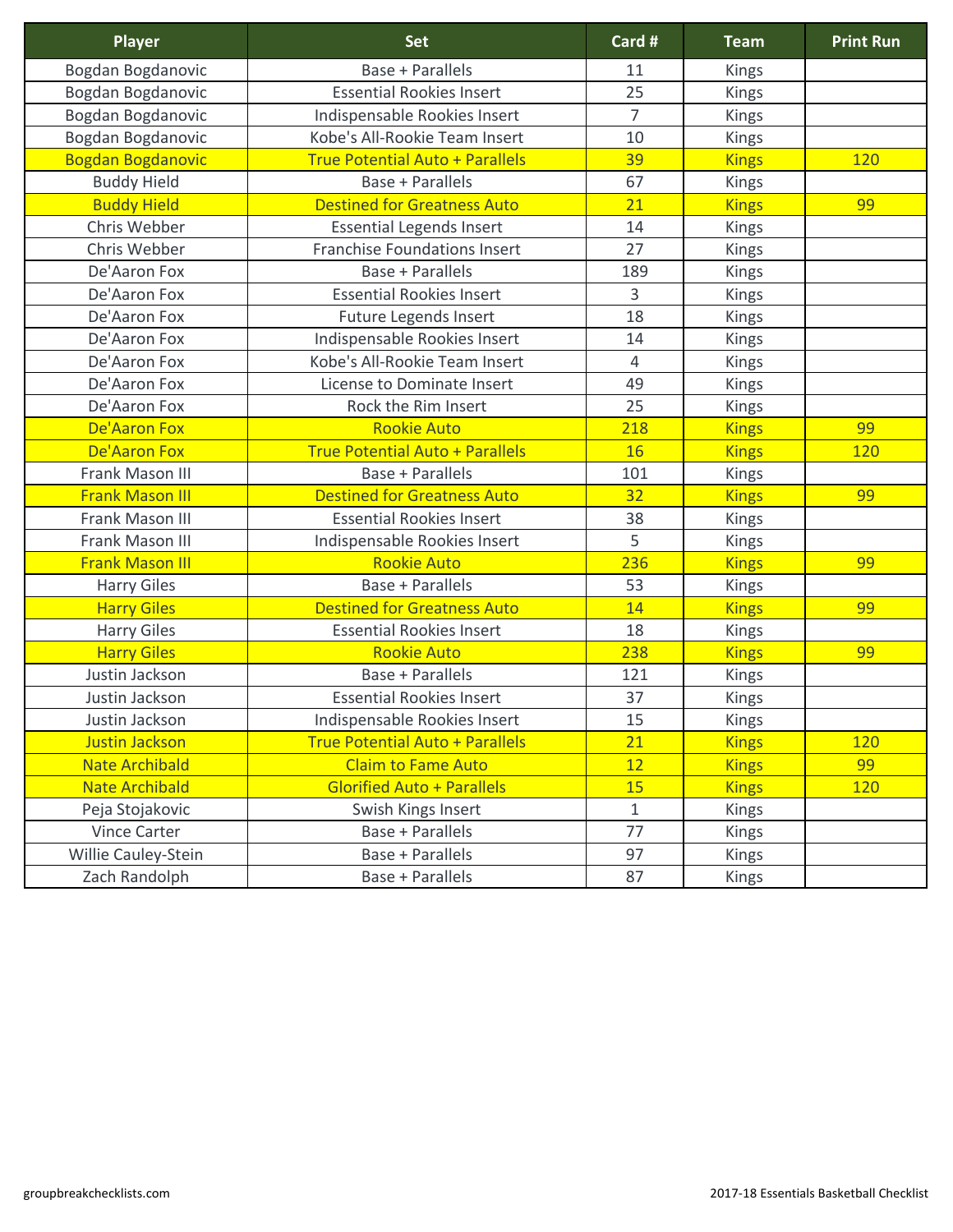| <b>Player</b>             | <b>Set</b>                             | Card #         | <b>Team</b>   | <b>Print Run</b> |
|---------------------------|----------------------------------------|----------------|---------------|------------------|
| <b>Bernard King</b>       | <b>Glorified Auto + Parallels</b>      | 12             | <b>Knicks</b> | <b>120</b>       |
| Courtney Lee              | <b>Base + Parallels</b>                | 194            | <b>Knicks</b> |                  |
| Damyean Dotson            | <b>Base + Parallels</b>                | 153            | <b>Knicks</b> |                  |
| <b>Damyean Dotson</b>     | <b>True Potential Auto + Parallels</b> | 5 <sub>1</sub> | <b>Knicks</b> | <b>120</b>       |
| <b>Enes Kanter</b>        | <b>Base + Parallels</b>                | 164            | <b>Knicks</b> |                  |
| <b>Frank Ntilikina</b>    | <b>Base + Parallels</b>                | 41             | <b>Knicks</b> |                  |
| <b>Frank Ntilikina</b>    | <b>Destined for Greatness Auto</b>     | 20             | <b>Knicks</b> | 99               |
| <b>Frank Ntilikina</b>    | <b>Dynamic Duos Dual Player Insert</b> | 36             | <b>Knicks</b> |                  |
| <b>Frank Ntilikina</b>    | <b>Essential Rookies Insert</b>        | 13             | <b>Knicks</b> |                  |
| <b>Frank Ntilikina</b>    | Indispensable Rookies Insert           | 19             | <b>Knicks</b> |                  |
| Frank Ntilikina           | License to Dominate Insert             | 13             | <b>Knicks</b> |                  |
| <b>Frank Ntilikina</b>    | <b>Rookie Auto</b>                     | 230            | <b>Knicks</b> | 99               |
| Jarrett Jack              | <b>Base + Parallels</b>                | 184            | <b>Knicks</b> |                  |
| <b>John Starks</b>        | <b>Dynamic Duos Dual Player Insert</b> | $\overline{7}$ | <b>Knicks</b> |                  |
| <b>Kristaps Porzingis</b> | <b>Base + Parallels</b>                | 154            | <b>Knicks</b> |                  |
| <b>Kristaps Porzingis</b> | <b>Destined for Greatness Auto</b>     | 33             | <b>Knicks</b> | 99               |
| <b>Kristaps Porzingis</b> | <b>Dynamic Duos Dual Player Insert</b> | 36             | <b>Knicks</b> |                  |
| <b>Kristaps Porzingis</b> | <b>Essential Stars Insert</b>          | $\overline{2}$ | Knicks        |                  |
| <b>Kristaps Porzingis</b> | <b>Future Legends Insert</b>           | 8              | Knicks        |                  |
| <b>Kristaps Porzingis</b> | Indispensable Stars Insert             | 28             | Knicks        |                  |
| <b>Kristaps Porzingis</b> | Kings of the Court Insert              | 25             | Knicks        |                  |
| <b>Kristaps Porzingis</b> | <b>License to Dominate Insert</b>      | 35             | Knicks        |                  |
| <b>Kristaps Porzingis</b> | Rock the Rim Insert                    | 22             | Knicks        |                  |
| <b>Kristaps Porzingis</b> | Worldwide Wonders Insert               | $\overline{2}$ | Knicks        |                  |
| <b>Luke Kornet</b>        | <b>True Potential Auto + Parallels</b> | 15             | <b>Knicks</b> | 120              |
| <b>Patrick Ewing</b>      | <b>Dynamic Duos Dual Player Insert</b> | $\overline{7}$ | <b>Knicks</b> |                  |
| <b>Patrick Ewing</b>      | <b>Essential Legends Insert</b>        | 28             | <b>Knicks</b> |                  |
| <b>Patrick Ewing</b>      | <b>Franchise Foundations Insert</b>    | 18             | <b>Knicks</b> |                  |
| Tim Hardaway Jr.          | <b>Base + Parallels</b>                | 174            | <b>Knicks</b> |                  |
| <b>Walt Frazier</b>       | <b>Dynamic Duos Dual Player Insert</b> | 19             | Knicks        |                  |
| <b>Willis Reed</b>        | <b>Dynamic Duos Dual Player Insert</b> | 19             | Knicks        |                  |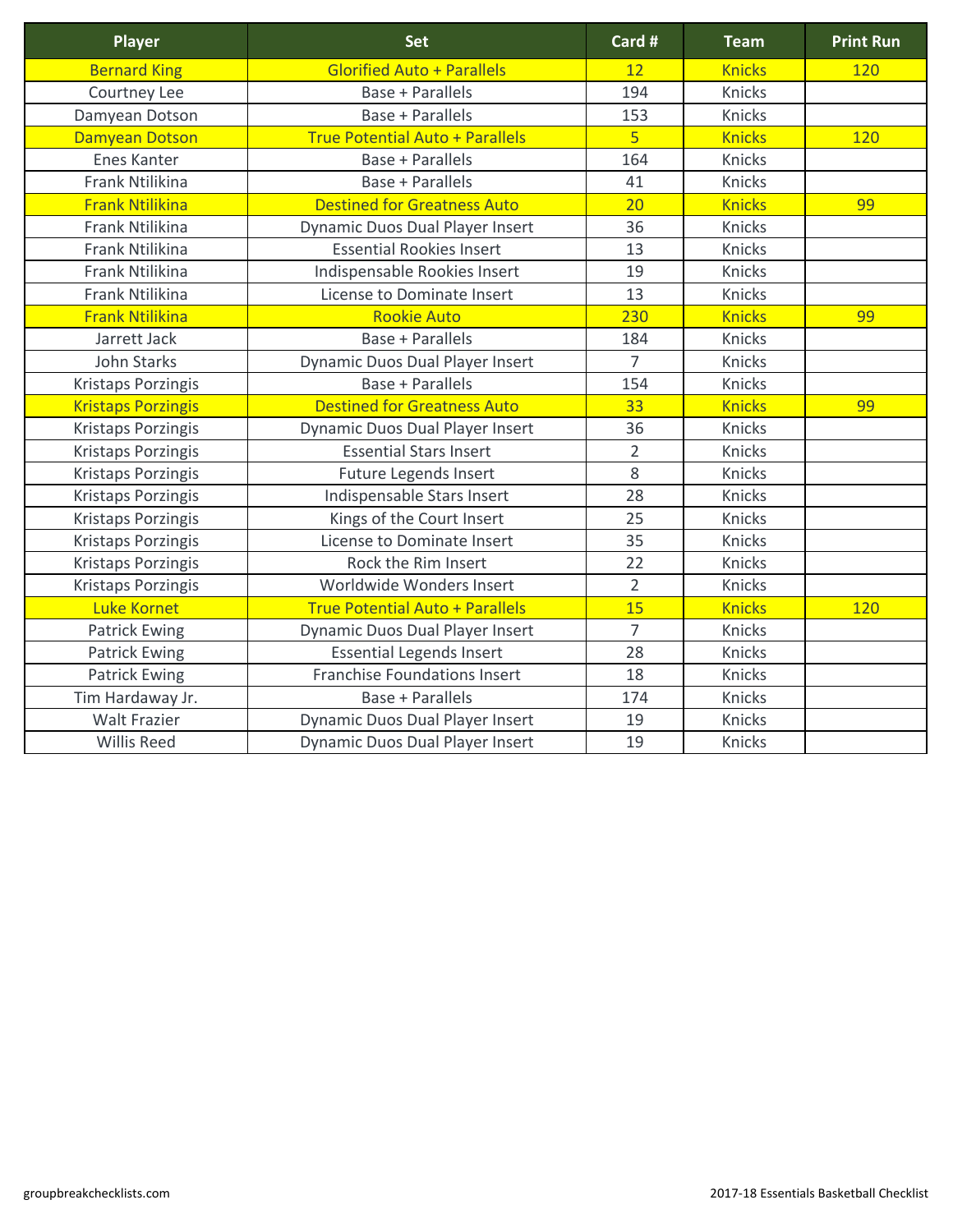| <b>Player</b>            | <b>Set</b>                                   | Card #          | <b>Team</b>   | <b>Print Run</b> |
|--------------------------|----------------------------------------------|-----------------|---------------|------------------|
| <b>Alex Caruso</b>       | <b>Destined for Greatness Auto</b>           | 15              | <b>Lakers</b> | 99               |
| <b>Bob McAdoo</b>        | <b>Glorified Auto + Parallels</b>            | 26              | <b>Lakers</b> | 120              |
| Brandon Ingram           | <b>Base + Parallels</b>                      | 72              | Lakers        |                  |
| <b>Brandon Ingram</b>    | <b>Destined for Greatness Auto</b>           | $\overline{1}$  | <b>Lakers</b> | 99               |
| <b>Brandon Ingram</b>    | <b>Future Legends Insert</b>                 | 19              | Lakers        |                  |
| <b>Brandon Ingram</b>    | License to Dominate Insert                   | $\overline{4}$  | Lakers        |                  |
| <b>Brook Lopez</b>       | <b>Base + Parallels</b>                      | 82              | Lakers        |                  |
| <b>Cedric Ceballos</b>   | <b>Glorified Auto + Parallels</b>            | 30              | <b>Lakers</b> | <b>120</b>       |
| <b>Isaiah Thomas</b>     | <b>Base + Parallels</b>                      | 68              | Lakers        |                  |
| Ivica Zubac              | <b>Destined for Greatness Auto</b>           | 31              | <b>Lakers</b> | 99               |
| <b>Jamaal Wilkes</b>     | <b>Called to Excellence Auto + Parallels</b> | 14              | <b>Lakers</b> | <b>120</b>       |
| <b>Jamaal Wilkes</b>     | <b>Glorified Auto + Parallels</b>            | 23              | <b>Lakers</b> | <b>120</b>       |
| James Worthy             | <b>Dynamic Duos Dual Player Insert</b>       | 11              | Lakers        |                  |
| James Worthy             | <b>Essential Legends Insert</b>              | 24              | Lakers        |                  |
| <b>James Worthy</b>      | <b>Glorified Auto + Parallels</b>            | 11              | <b>Lakers</b> | 120              |
| <b>Jerry West</b>        | <b>Claim to Fame Auto</b>                    | 5 <sup>1</sup>  | <b>Lakers</b> | 99               |
| Jerry West               | <b>Dynamic Duos Dual Player Insert</b>       | 29              | Lakers        |                  |
| Jerry West               | <b>Essential Legends Insert</b>              | 6               | Lakers        |                  |
| <b>Jerry West</b>        | <b>Glorified Auto + Parallels</b>            | $6 \overline{}$ | <b>Lakers</b> | <b>120</b>       |
| Jerry West               | Swish Kings Insert                           | 18              | Lakers        |                  |
| Josh Hart                | <b>Base + Parallels</b>                      | 151             | Lakers        |                  |
| <b>Josh Hart</b>         | <b>Essential Rookies Insert</b>              | 10              | Lakers        |                  |
| <b>Josh Hart</b>         | <b>Rookie Auto</b>                           | 220             | <b>Lakers</b> | 99               |
| <b>Josh Hart</b>         | <b>True Potential Auto + Parallels</b>       | 36              | <b>Lakers</b> | 120              |
| <b>Julius Randle</b>     | <b>Base + Parallels</b>                      | 92              | Lakers        |                  |
| Kareem Abdul-Jabbar      | <b>Essential Legends Insert</b>              | 29              | Lakers        |                  |
| Kareem Abdul-Jabbar      | Kings of the Court Insert                    | 11              | Lakers        |                  |
| Kentavious Caldwell-Pope | <b>Base + Parallels</b>                      | 62              | Lakers        |                  |
| <b>Kobe Bryant</b>       | <b>Called to Excellence Auto + Parallels</b> | $\mathbf{1}$    | <b>Lakers</b> | 120              |
| <b>Kobe Bryant</b>       | <b>Claim to Fame Auto</b>                    | $\overline{1}$  | <b>Lakers</b> | 49               |
| Kobe Bryant              | <b>Dynamic Duos Dual Player Insert</b>       | 21              | Lakers        |                  |
| Kobe Bryant              | <b>Essential Legends Insert</b>              | 9               | Lakers        |                  |
| Kobe Bryant              | <b>Franchise Foundations Insert</b>          | $\overline{7}$  | Lakers        |                  |
| Kobe Bryant              | Kings of the Court Insert                    | 9               | Lakers        |                  |
| Kobe Bryant              | Rock the Rim Insert                          | 9               | Lakers        |                  |
| Kobe Bryant              | Swish Kings Insert                           | 10              | Lakers        |                  |
| Kyle Kuzma               | <b>Base + Parallels</b>                      | 179             | Lakers        |                  |
| <b>Kyle Kuzma</b>        | <b>Destined for Greatness Auto</b>           | 18              | <b>Lakers</b> | 99               |
| Kyle Kuzma               | <b>Dynamic Duos Dual Player Insert</b>       | 24              | Lakers        |                  |
| Kyle Kuzma               | <b>Essential Rookies Insert</b>              | 29              | Lakers        |                  |
| Kyle Kuzma               | <b>Future Legends Insert</b>                 | 6               | Lakers        |                  |
| Kyle Kuzma               | Indispensable Rookies Insert                 | 12              | Lakers        |                  |
| Kyle Kuzma               | Kobe's All-Rookie Team Insert                | 9               | Lakers        |                  |
| Kyle Kuzma               | <b>License to Dominate Insert</b>            | 33              | Lakers        |                  |
| <b>Kyle Kuzma</b>        | <b>Rookie Auto</b>                           | 226             | <b>Lakers</b> | 99               |
| Lonzo Ball               | <b>Base + Parallels</b>                      | 139             | Lakers        |                  |
| Lonzo Ball               | <b>Dynamic Duos Dual Player Insert</b>       | 24              | Lakers        |                  |
| Lonzo Ball               | <b>Essential Rookies Insert</b>              | 19              | Lakers        |                  |
| Lonzo Ball               | <b>Future Legends Insert</b>                 | 11              | Lakers        |                  |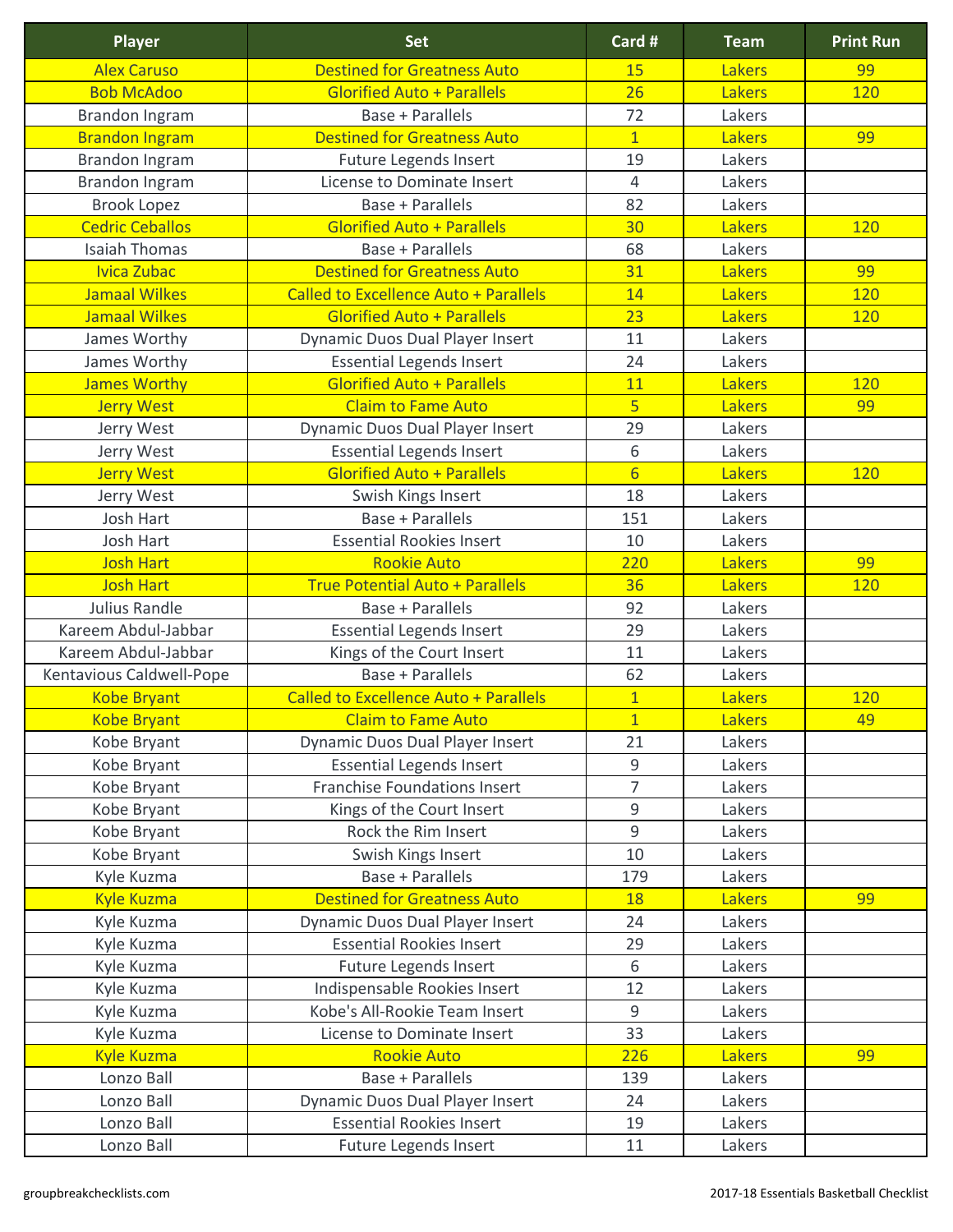| <b>Player</b>           | <b>Set</b>                                   | Card #         | <b>Team</b>   | <b>Print Run</b> |
|-------------------------|----------------------------------------------|----------------|---------------|------------------|
| Lonzo Ball              | Indispensable Rookies Insert                 | 18             | Lakers        |                  |
| Lonzo Ball              | Kobe's All-Rookie Team Insert                | $\overline{2}$ | Lakers        |                  |
| Lonzo Ball              | License to Dominate Insert                   | 42             | Lakers        |                  |
| Lonzo Ball              | <b>Rookie Auto</b>                           | 208            | <b>Lakers</b> | 99               |
| <b>Lonzo Ball</b>       | <b>True Potential Auto + Parallels</b>       | 40             | <b>Lakers</b> | <b>120</b>       |
| <b>Magic Johnson</b>    | <b>Called to Excellence Auto + Parallels</b> | 11             | <b>Lakers</b> | <b>120</b>       |
| Magic Johnson           | <b>Dynamic Duos Dual Player Insert</b>       | 11             | Lakers        |                  |
| Magic Johnson           | <b>Essential Legends Insert</b>              | 25             | Lakers        |                  |
| <b>Magic Johnson</b>    | <b>Glorified Auto + Parallels</b>            | $\overline{4}$ | <b>Lakers</b> | <b>120</b>       |
| Magic Johnson           | Kings of the Court Insert                    | 19             | Lakers        |                  |
| <b>Michael Cooper</b>   | <b>Called to Excellence Auto + Parallels</b> | 20             | <b>Lakers</b> | <b>120</b>       |
| <b>Rick Fox</b>         | <b>Called to Excellence Auto + Parallels</b> | 15             | <b>Lakers</b> | <b>120</b>       |
| <b>Robert Horry</b>     | <b>Claim to Fame Auto</b>                    | 18             | <b>Lakers</b> | 99               |
| <b>Shaquille O'Neal</b> | <b>Claim to Fame Auto</b>                    | $\overline{3}$ | <b>Lakers</b> | 99               |
| Shaquille O'Neal        | <b>Dynamic Duos Dual Player Insert</b>       | 21             | Lakers        |                  |
| <b>Shaquille O'Neal</b> | <b>Glorified Auto + Parallels</b>            | <b>16</b>      | <b>Lakers</b> | <b>120</b>       |
| Thomas Bryant           | <b>Base + Parallels</b>                      | $\mathbf{1}$   | Lakers        |                  |
| <b>Thomas Bryant</b>    | <b>True Potential Auto + Parallels</b>       | 23             | <b>Lakers</b> | <b>120</b>       |
| Wilt Chamberlain        | <b>Dynamic Duos Dual Player Insert</b>       | 29             | Lakers        |                  |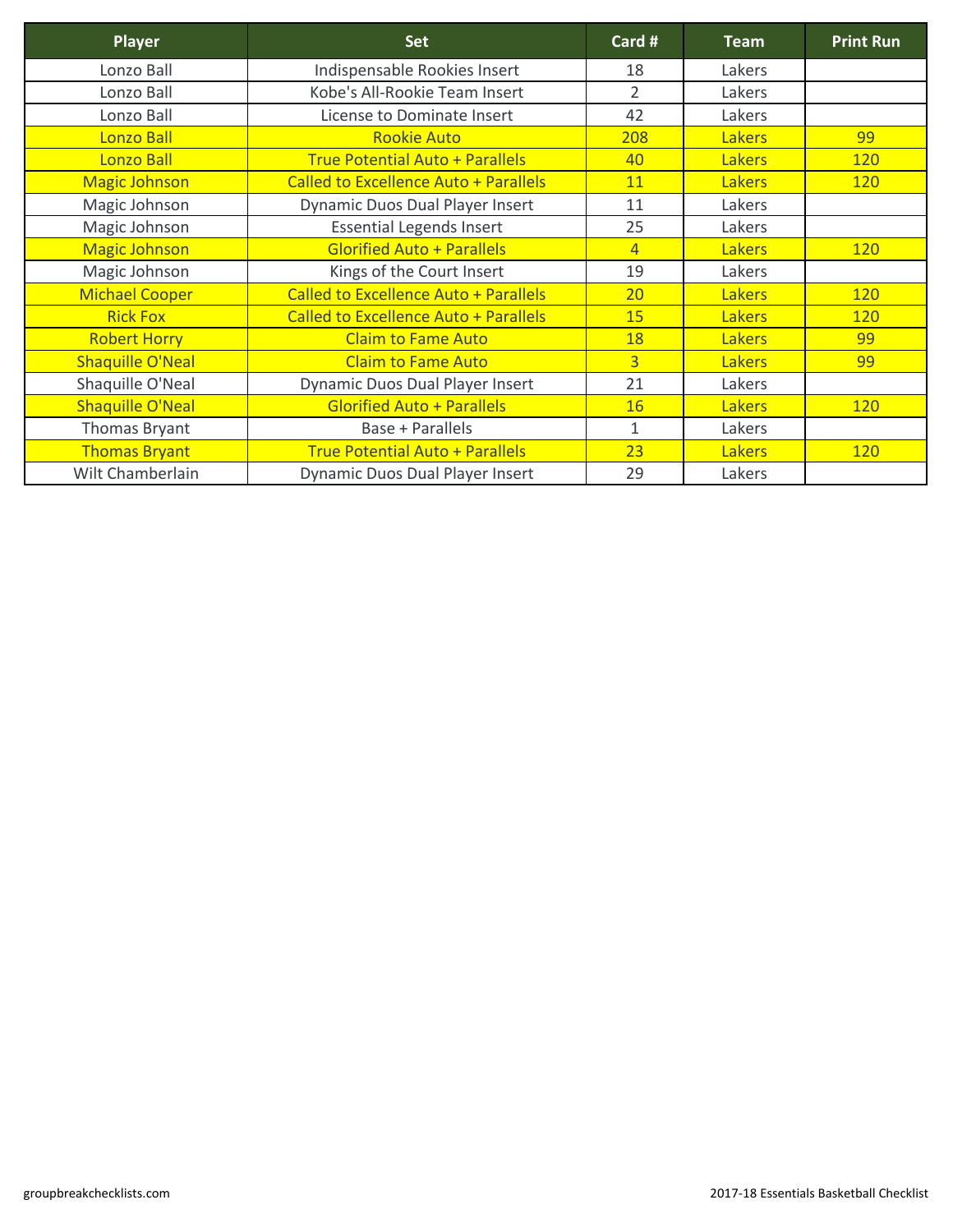| Player                  | <b>Set</b>                             | Card #         | <b>Team</b>  | <b>Print Run</b> |
|-------------------------|----------------------------------------|----------------|--------------|------------------|
| Aaron Gordon            | <b>Base + Parallels</b>                | 75             | <b>Magic</b> |                  |
| <b>Aaron Gordon</b>     | <b>Destined for Greatness Auto</b>     | 13             | <b>Magic</b> | 99               |
| Aaron Gordon            | <b>Dynamic Duos Dual Player Insert</b> | 18             | Magic        |                  |
| Aaron Gordon            | License to Dominate Insert             | 27             | Magic        |                  |
| Anfernee Hardaway       | <b>Dynamic Duos Dual Player Insert</b> | 17             | Magic        |                  |
| Anfernee Hardaway       | <b>Essential Legends Insert</b>        | 26             | Magic        |                  |
| <b>Evan Fournier</b>    | <b>Base + Parallels</b>                | 65             | Magic        |                  |
| Jonathan Isaac          | <b>Base + Parallels</b>                | 181            | Magic        |                  |
| Jonathan Isaac          | Dynamic Duos Dual Player Insert        | 18             | Magic        |                  |
| Jonathan Isaac          | <b>Essential Rookies Insert</b>        | 23             | <b>Magic</b> |                  |
| Jonathan Isaac          | Indispensable Rookies Insert           | 13             | <b>Magic</b> |                  |
| Jonathan Isaac          | <b>License to Dominate Insert</b>      | $\overline{3}$ | Magic        |                  |
| Jonathan Isaac          | <b>Rookie Auto</b>                     | 201            | <b>Magic</b> | 99               |
| Jonathan Isaac          | <b>True Potential Auto + Parallels</b> | 8              | <b>Magic</b> | <b>120</b>       |
| <b>Jonathon Simmons</b> | <b>Base + Parallels</b>                | 95             | Magic        |                  |
| Nikola Vucevic          | <b>Base + Parallels</b>                | 85             | <b>Magic</b> |                  |
| Shaquille O'Neal        | <b>Dynamic Duos Dual Player Insert</b> | 17             | Magic        |                  |
| Shaquille O'Neal        | <b>Essential Legends Insert</b>        | 19             | Magic        |                  |
| Shaquille O'Neal        | <b>Franchise Foundations Insert</b>    | 29             | Magic        |                  |
| Shaquille O'Neal        | Rock the Rim Insert                    | $\mathbf{1}$   | Magic        |                  |
| <b>Tracy McGrady</b>    | <b>Essential Legends Insert</b>        | 30             | <b>Magic</b> |                  |
| Wes Iwundu              | <b>Base + Parallels</b>                | 183            | Magic        |                  |
| <b>Wes Iwundu</b>       | <b>Destined for Greatness Auto</b>     | 38             | <b>Magic</b> | 99               |
| Wes Iwundu              | <b>Essential Rookies Insert</b>        | 6              | Magic        |                  |
| <b>Wes Iwundu</b>       | <b>Rookie Auto</b>                     | 228            | <b>Magic</b> | 99               |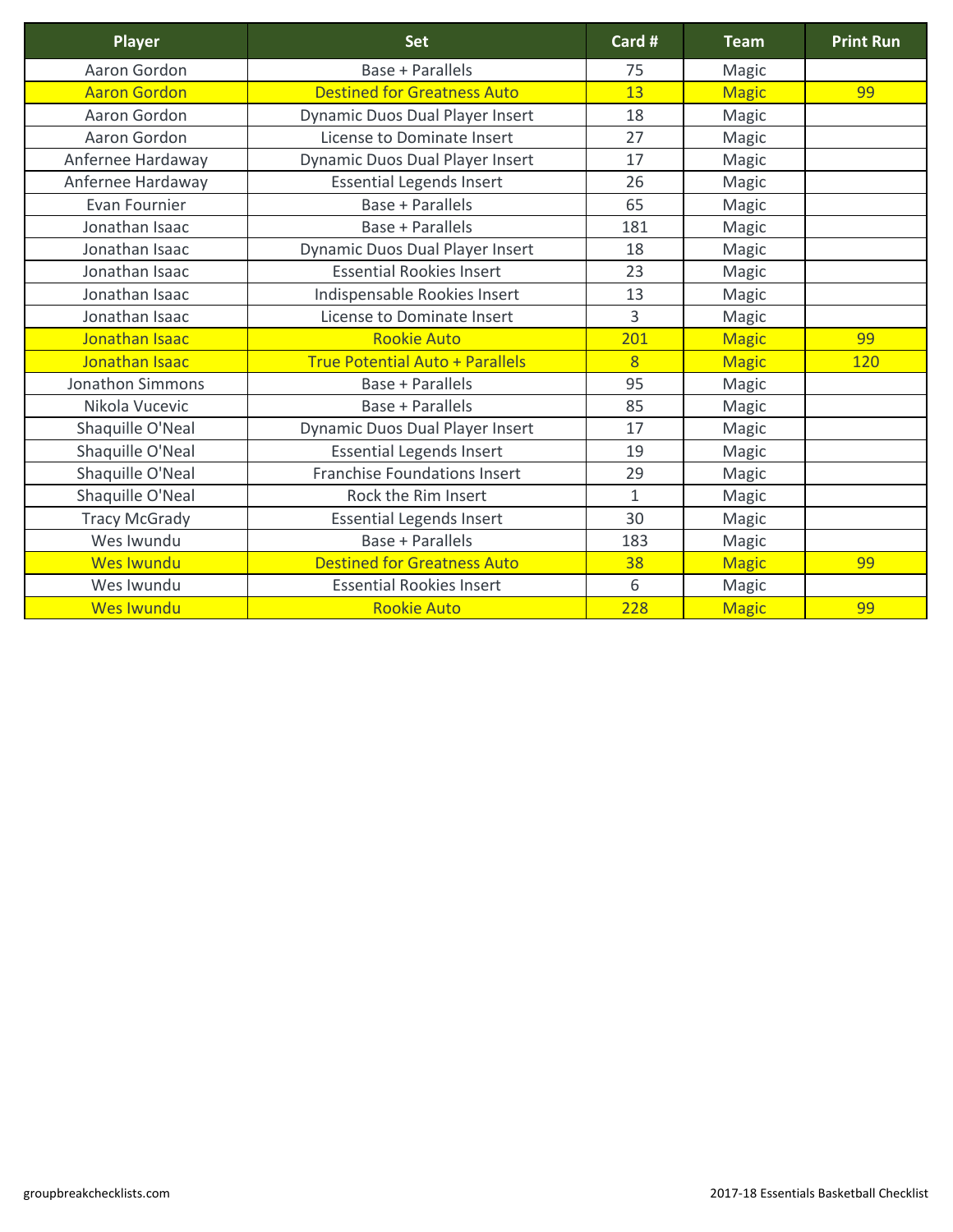| <b>Player</b>           | <b>Set</b>                                   | Card #         | <b>Team</b>      | <b>Print Run</b> |
|-------------------------|----------------------------------------------|----------------|------------------|------------------|
| Dennis Smith Jr.        | <b>Base + Parallels</b>                      | 199            | <b>Mavericks</b> |                  |
| Dennis Smith Jr.        | <b>Dynamic Duos Dual Player Insert</b>       | 23             | Mavericks        |                  |
| Dennis Smith Jr.        | <b>Essential Rookies Insert</b>              | 31             | <b>Mavericks</b> |                  |
| Dennis Smith Jr.        | <b>Future Legends Insert</b>                 | 16             | Mavericks        |                  |
| Dennis Smith Jr.        | Indispensable Rookies Insert                 | 4              | <b>Mavericks</b> |                  |
| Dennis Smith Jr.        | Kobe's All-Rookie Team Insert                | 5              | Mavericks        |                  |
| Dennis Smith Jr.        | License to Dominate Insert                   | 38             | <b>Mavericks</b> |                  |
| Dennis Smith Jr.        | Rock the Rim Insert                          | 34             | Mavericks        |                  |
| Dennis Smith Jr.        | <b>Rookie Auto</b>                           | 203            | <b>Mavericks</b> | 99               |
| Dennis Smith Jr.        | <b>True Potential Auto + Parallels</b>       | 28             | <b>Mavericks</b> | 120              |
| Dirk Nowitzki           | <b>Base + Parallels</b>                      | 148            | <b>Mavericks</b> |                  |
| Dirk Nowitzki           | <b>Dynamic Duos Dual Player Insert</b>       | 23             | Mavericks        |                  |
| Dirk Nowitzki           | <b>Essential Stars Insert</b>                | 21             | <b>Mavericks</b> |                  |
| Dirk Nowitzki           | <b>Franchise Foundations Insert</b>          | 6              | <b>Mavericks</b> |                  |
| Dirk Nowitzki           | Indispensable Stars Insert                   | $\overline{2}$ | <b>Mavericks</b> |                  |
| Dirk Nowitzki           | Kings of the Court Insert                    | 6              | <b>Mavericks</b> |                  |
| Dirk Nowitzki           | License to Dominate Insert                   | 48             | <b>Mavericks</b> |                  |
| Dirk Nowitzki           | Swish Kings Insert                           | $\overline{2}$ | <b>Mavericks</b> |                  |
| Dirk Nowitzki           | Worldwide Wonders Insert                     | 3              | <b>Mavericks</b> |                  |
| <b>Harrison Barnes</b>  | <b>Base + Parallels</b>                      | 128            | <b>Mavericks</b> |                  |
| J.J. Barea              | <b>Called to Excellence Auto + Parallels</b> | 24             | <b>Mavericks</b> | 120              |
| Jason Kidd              | <b>Essential Legends Insert</b>              | 16             | Mavericks        |                  |
| <b>Johnathan Motley</b> | <b>True Potential Auto + Parallels</b>       | 27             | <b>Mavericks</b> | 120              |
| Kyle Collinsworth       | <b>Base + Parallels</b>                      | 58             | Mavericks        |                  |
| Maxi Kleber             | <b>Base + Parallels</b>                      | 109            | <b>Mavericks</b> |                  |
| <b>Maxi Kleber</b>      | <b>Destined for Greatness Auto</b>           | 9              | <b>Mavericks</b> | 99               |
| Maxi Kleber             | <b>Essential Rookies Insert</b>              | 12             | <b>Mavericks</b> |                  |
| Maxi Kleber             | Indispensable Rookies Insert                 | $\mathbf{1}$   | <b>Mavericks</b> |                  |
| <b>Maxi Kleber</b>      | <b>True Potential Auto + Parallels</b>       | 31             | <b>Mavericks</b> | 120              |
| Seth Curry              | <b>Base + Parallels</b>                      | 138            | <b>Mavericks</b> |                  |
| <b>Wesley Matthews</b>  | <b>Base + Parallels</b>                      | 118            | <b>Mavericks</b> |                  |
| Yogi Ferrell            | <b>Base + Parallels</b>                      | 108            | <b>Mavericks</b> |                  |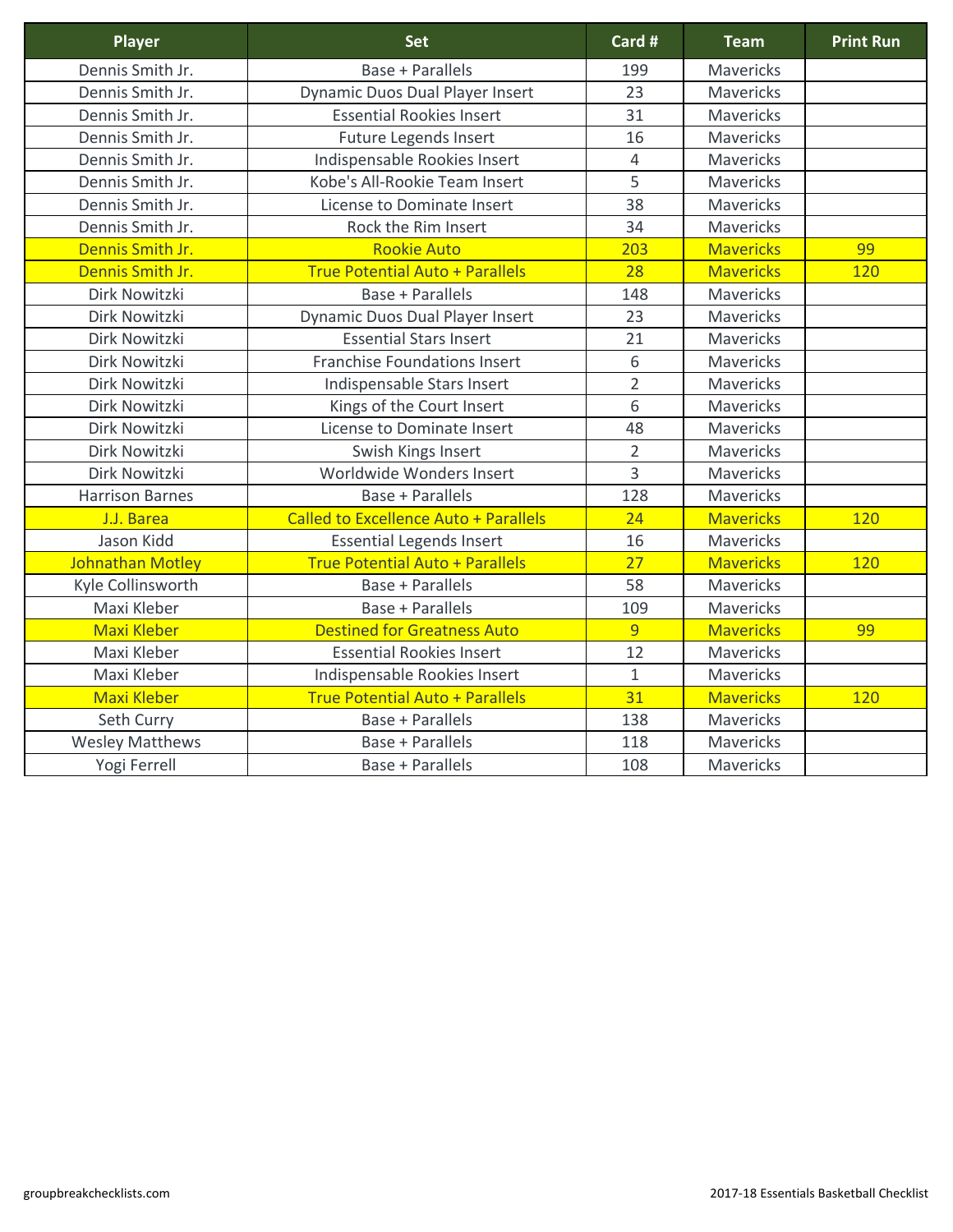| Player                   | <b>Set</b>                          | Card #          | <b>Team</b> | <b>Print Run</b> |
|--------------------------|-------------------------------------|-----------------|-------------|------------------|
| D'Angelo Russell         | <b>Base + Parallels</b>             | 106             | <b>Nets</b> |                  |
| D'Angelo Russell         | <b>Destined for Greatness Auto</b>  | 11              | <b>Nets</b> | 99               |
| D'Angelo Russell         | License to Dominate Insert          | 26              | <b>Nets</b> |                  |
| <b>DeMarre Carroll</b>   | <b>Base + Parallels</b>             | 136             | <b>Nets</b> |                  |
| Jarrett Allen            | Base + Parallels                    | 161             | <b>Nets</b> |                  |
| Jarrett Allen            | <b>Destined for Greatness Auto</b>  | $6 \overline{}$ | <b>Nets</b> | 99               |
| Jarrett Allen            | <b>Essential Rookies Insert</b>     | $\overline{2}$  | <b>Nets</b> |                  |
| <b>Jarrett Allen</b>     | <b>Rookie Auto</b>                  | 221             | <b>Nets</b> | 99               |
| Jason Kidd               | <b>Franchise Foundations Insert</b> | 28              | <b>Nets</b> |                  |
| Jeremy Lin               | <b>Base + Parallels</b>             | 116             | <b>Nets</b> |                  |
| Rondae Hollis-Jefferson  | <b>Base + Parallels</b>             | 126             | <b>Nets</b> |                  |
| <b>Spencer Dinwiddie</b> | <b>Base + Parallels</b>             | 146             | <b>Nets</b> |                  |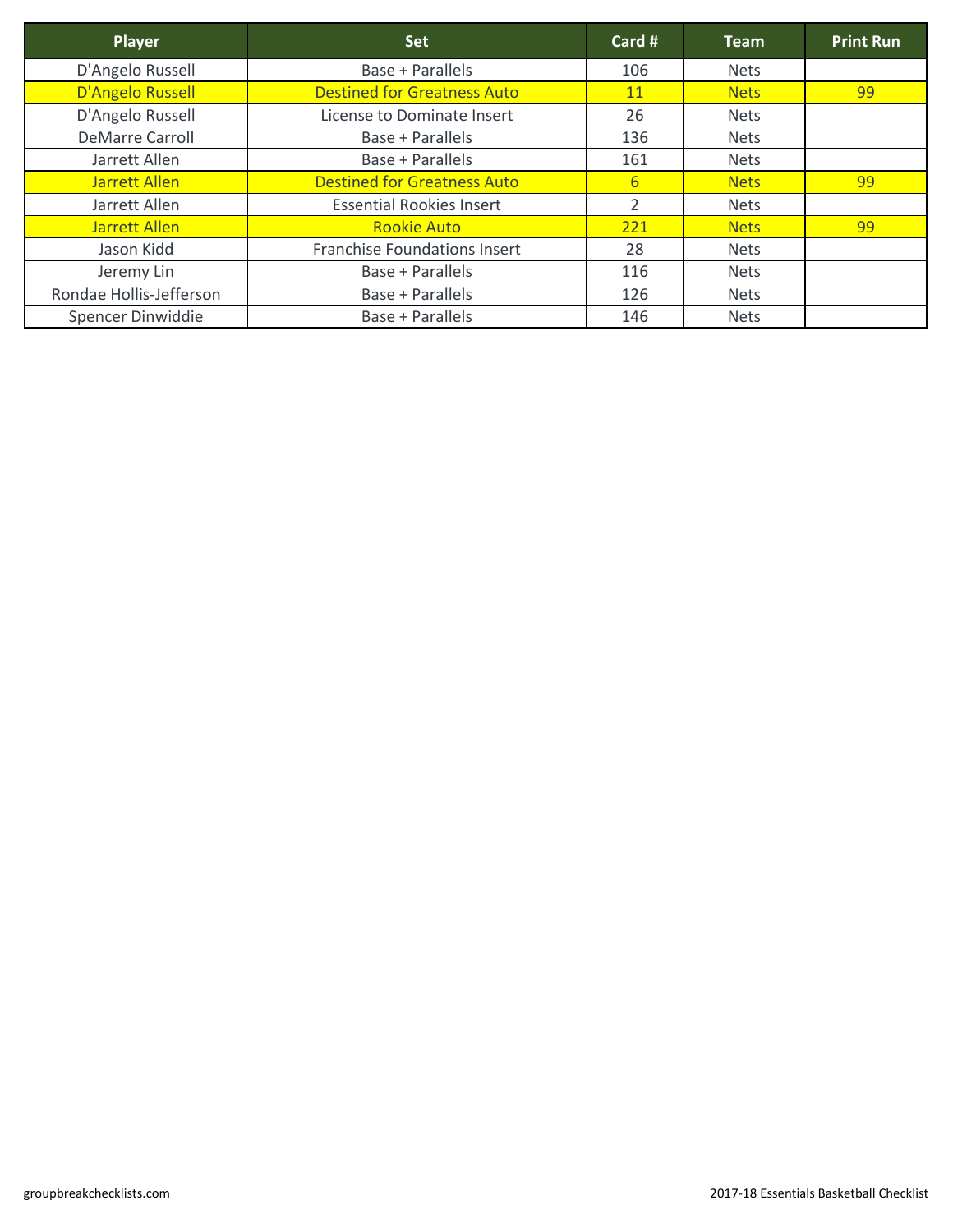| <b>Player</b>          | <b>Set</b>                          | Card #       | Team           | <b>Print Run</b> |
|------------------------|-------------------------------------|--------------|----------------|------------------|
| Alex English           | <b>Franchise Foundations Insert</b> | 20           | <b>Nuggets</b> |                  |
| Dikembe Mutombo        | Worldwide Wonders Insert            | $\mathbf{1}$ | <b>Nuggets</b> |                  |
| Jamal Murray           | <b>Base + Parallels</b>             | 158          | <b>Nuggets</b> |                  |
| Jamal Murray           | <b>Future Legends Insert</b>        | 13           | <b>Nuggets</b> |                  |
| Nikola Jokic           | Base + Parallels                    | 188          | <b>Nuggets</b> |                  |
| Nikola Jokic           | <b>Destined for Greatness Auto</b>  | 23           | <b>Nuggets</b> | 99               |
| Nikola Jokic           | <b>Essential Stars Insert</b>       | 3            | <b>Nuggets</b> |                  |
| Nikola Jokic           | <b>License to Dominate Insert</b>   | 10           | <b>Nuggets</b> |                  |
| Nikola Jokic           | Worldwide Wonders Insert            | 4            | <b>Nuggets</b> |                  |
| Paul Millsap           | <b>Base + Parallels</b>             | 198          | <b>Nuggets</b> |                  |
| Tyler Lydon            | Base + Parallels                    | 73           | <b>Nuggets</b> |                  |
| <b>Tyler Lydon</b>     | <b>Destined for Greatness Auto</b>  | 36           | <b>Nuggets</b> | 99               |
| <b>Tyler Lydon</b>     | <b>Rookie Auto</b>                  | 224          | <b>Nuggets</b> | 99               |
| <b>Will Barton</b>     | <b>Base + Parallels</b>             | 168          | <b>Nuggets</b> |                  |
| <b>Wilson Chandler</b> | Base + Parallels                    | 178          | <b>Nuggets</b> |                  |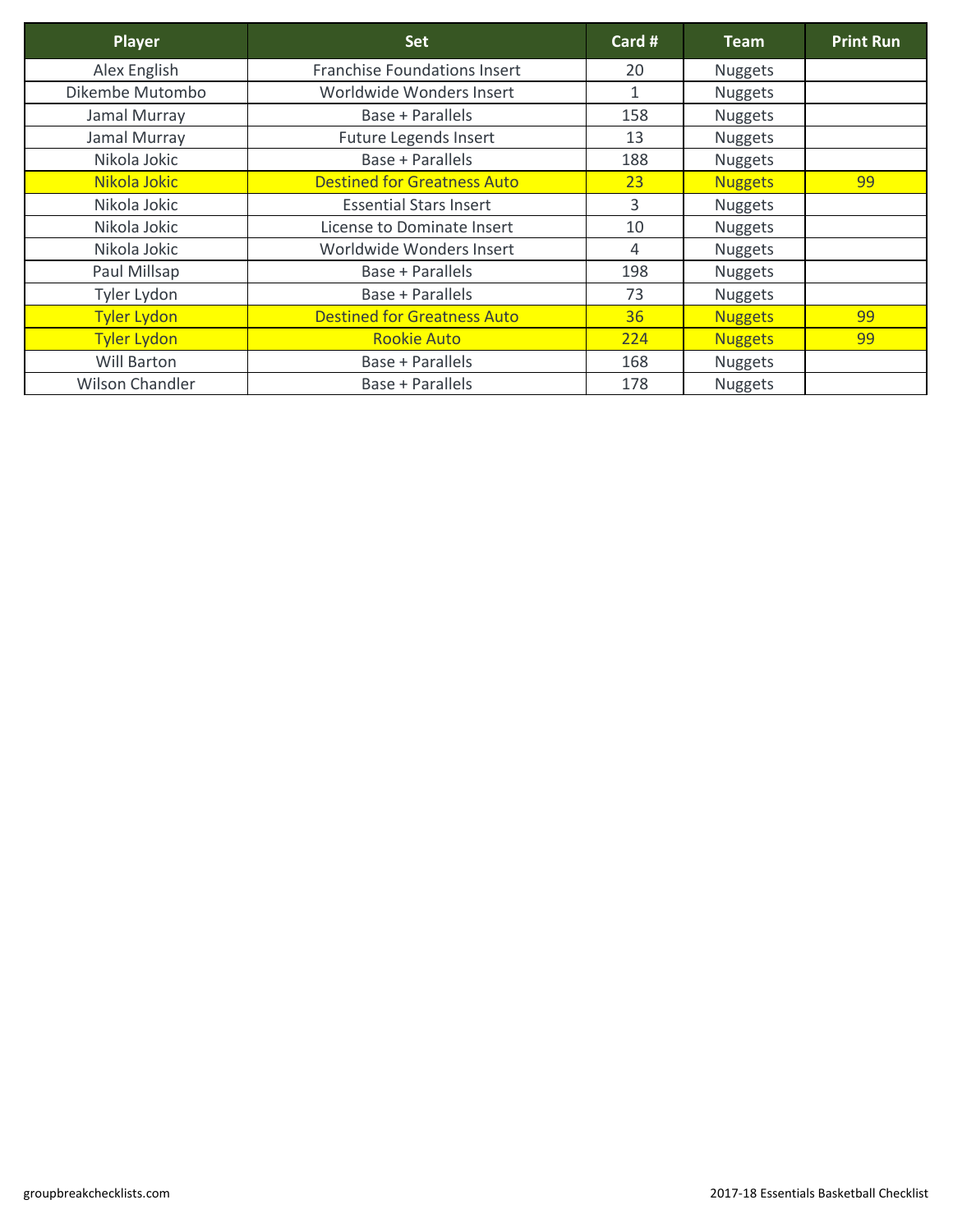| <b>Player</b>           | <b>Set</b>                             | Card #         | <b>Team</b>   | <b>Print Run</b> |
|-------------------------|----------------------------------------|----------------|---------------|------------------|
| <b>Darren Collison</b>  | <b>Base + Parallels</b>                | 180            | Pacers        |                  |
| <b>Domantas Sabonis</b> | <b>Base + Parallels</b>                | 170            | Pacers        |                  |
| <b>Edmond Sumner</b>    | <b>True Potential Auto + Parallels</b> | 13             | <b>Pacers</b> | 120              |
| Ike Anigbogu            | <b>True Potential Auto + Parallels</b> | $\overline{3}$ | <b>Pacers</b> | <b>120</b>       |
| <b>Myles Turner</b>     | <b>Base + Parallels</b>                | 200            | Pacers        |                  |
| <b>Myles Turner</b>     | Indispensable Stars Insert             | 22             | Pacers        |                  |
| <b>Myles Turner</b>     | Rock the Rim Insert                    | 12             | Pacers        |                  |
| <b>Reggie Miller</b>    | <b>Claim to Fame Auto</b>              | 20             | <b>Pacers</b> | 99               |
| Reggie Miller           | <b>Dynamic Duos Dual Player Insert</b> | 22             | Pacers        |                  |
| <b>Reggie Miller</b>    | <b>Essential Legends Insert</b>        | 15             | Pacers        |                  |
| Reggie Miller           | <b>Franchise Foundations Insert</b>    | 24             | Pacers        |                  |
| <b>Reggie Miller</b>    | <b>Glorified Auto + Parallels</b>      | $\overline{1}$ | <b>Pacers</b> | <b>120</b>       |
| Reggie Miller           | Swish Kings Insert                     | 8              | Pacers        |                  |
| <b>Rik Smits</b>        | <b>Dynamic Duos Dual Player Insert</b> | 22             | Pacers        |                  |
| <b>Thaddeus Young</b>   | <b>Base + Parallels</b>                | 190            | Pacers        |                  |
| TJ Leaf                 | <b>Base + Parallels</b>                | 191            | Pacers        |                  |
| <b>TJ</b> Leaf          | <b>Destined for Greatness Auto</b>     | 12             | <b>Pacers</b> | 99               |
| TJ Leaf                 | <b>Essential Rookies Insert</b>        | 30             | Pacers        |                  |
| <b>TJ Leaf</b>          | <b>Rookie Auto</b>                     | 234            | <b>Pacers</b> | 99               |
| Victor Oladipo          | <b>Base + Parallels</b>                | 160            | Pacers        |                  |
| Victor Oladipo          | <b>Essential Stars Insert</b>          | 18             | Pacers        |                  |
| <b>Victor Oladipo</b>   | <b>License to Dominate Insert</b>      | 22             | Pacers        |                  |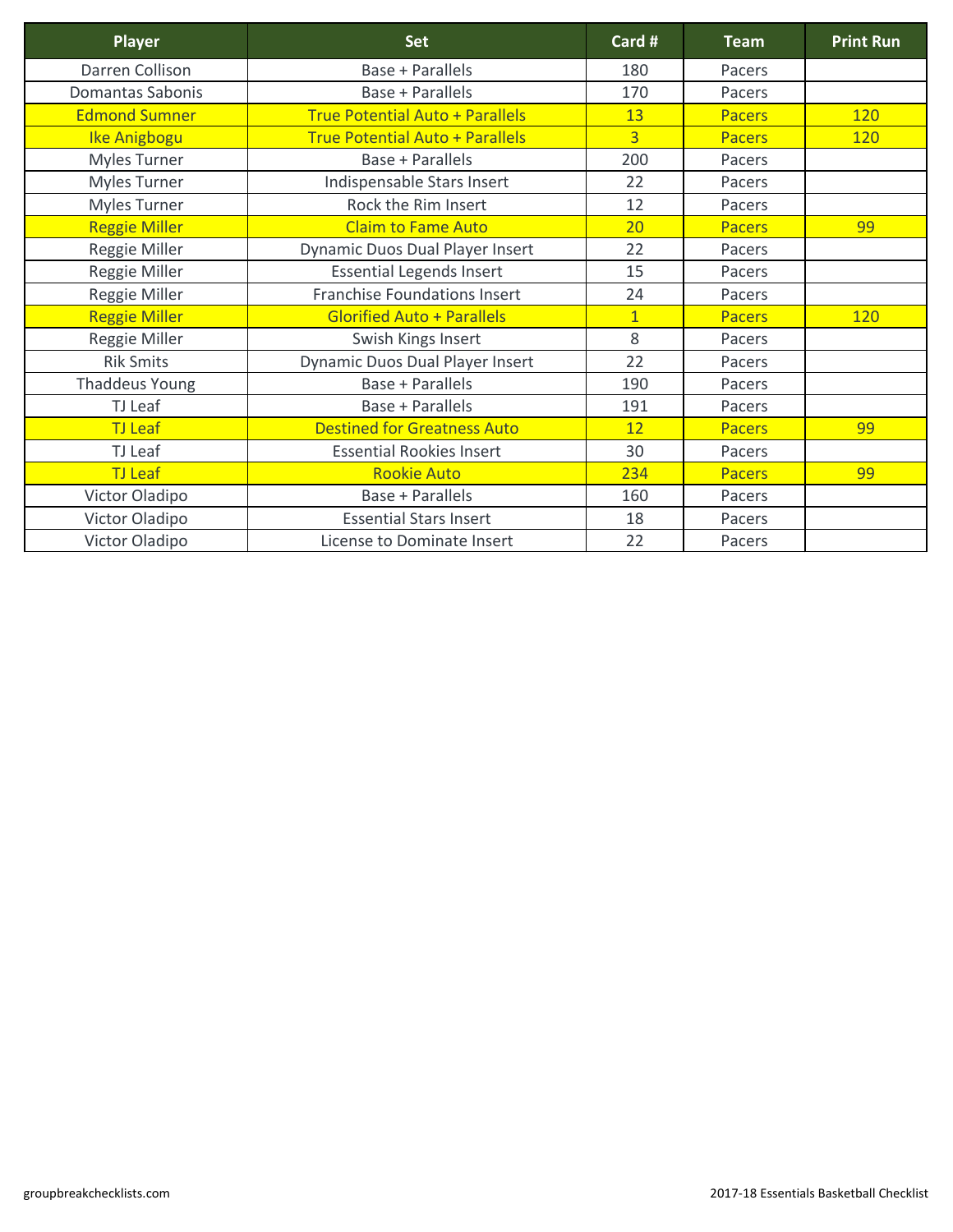| Player                  | <b>Set</b>                             | Card #         | <b>Team</b>     | <b>Print Run</b> |
|-------------------------|----------------------------------------|----------------|-----------------|------------------|
| <b>Anthony Davis</b>    | Base + Parallels                       | 124            | Pelicans        |                  |
| <b>Anthony Davis</b>    | <b>Dynamic Duos Dual Player Insert</b> | 26             | Pelicans        |                  |
| <b>Anthony Davis</b>    | <b>Essential Stars Insert</b>          | 30             | Pelicans        |                  |
| <b>Anthony Davis</b>    | <b>Franchise Foundations Insert</b>    | 13             | Pelicans        |                  |
| <b>Anthony Davis</b>    | Indispensable Stars Insert             | 19             | Pelicans        |                  |
| <b>Anthony Davis</b>    | Kings of the Court Insert              | 22             | Pelicans        |                  |
| <b>Anthony Davis</b>    | License to Dominate Insert             | 25             | Pelicans        |                  |
| <b>Anthony Davis</b>    | Rock the Rim Insert                    | 20             | Pelicans        |                  |
| <b>DeMarcus Cousins</b> | Base + Parallels                       | 134            | Pelicans        |                  |
| <b>DeMarcus Cousins</b> | <b>Dynamic Duos Dual Player Insert</b> | 26             | Pelicans        |                  |
| <b>DeMarcus Cousins</b> | Indispensable Stars Insert             | 8              | Pelicans        |                  |
| <b>DeMarcus Cousins</b> | Rock the Rim Insert                    | 36             | Pelicans        |                  |
| <b>E'Twaun Moore</b>    | <b>Base + Parallels</b>                | 144            | Pelicans        |                  |
| <b>Frank Jackson</b>    | <b>Destined for Greatness Auto</b>     | $\overline{2}$ | <b>Pelicans</b> | 99               |
| <b>Frank Jackson</b>    | <b>Rookie Auto</b>                     | 233            | <b>Pelicans</b> | 99               |
| Jrue Holiday            | Base + Parallels                       | 114            | Pelicans        |                  |
| Rajon Rondo             | <b>Base + Parallels</b>                | 104            | Pelicans        |                  |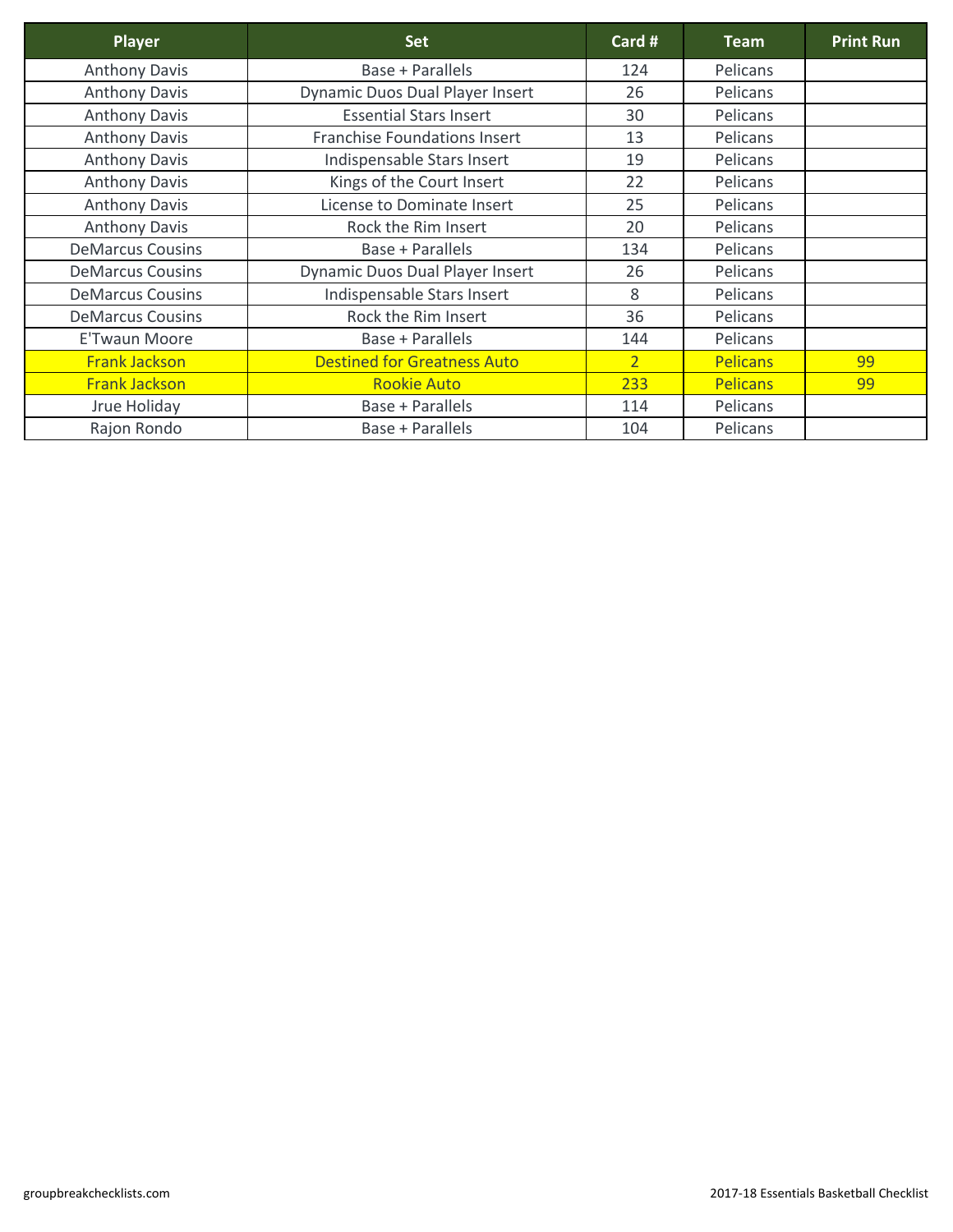| <b>Player</b>           | <b>Set</b>                                   | Card #          | <b>Team</b>    | <b>Print Run</b> |
|-------------------------|----------------------------------------------|-----------------|----------------|------------------|
| <b>Andre Drummond</b>   | <b>Base + Parallels</b>                      | 50              | Pistons        |                  |
| <b>Andre Drummond</b>   | <b>Dynamic Duos Dual Player Insert</b>       | 14              | Pistons        |                  |
| <b>Andre Drummond</b>   | <b>Essential Stars Insert</b>                | 13              | Pistons        |                  |
| <b>Andre Drummond</b>   | License to Dominate Insert                   | 20              | Pistons        |                  |
| Andre Drummond          | Rock the Rim Insert                          | $\overline{2}$  | Pistons        |                  |
| <b>Ben Wallace</b>      | <b>Dynamic Duos Dual Player Insert</b>       | 32              | Pistons        |                  |
| <b>Bill Laimbeer</b>    | <b>Called to Excellence Auto + Parallels</b> | $6 \overline{}$ | <b>Pistons</b> | 120              |
| <b>Blake Griffin</b>    | <b>Base + Parallels</b>                      | 22              | Pistons        |                  |
| <b>Blake Griffin</b>    | <b>Dynamic Duos Dual Player Insert</b>       | 14              | Pistons        |                  |
| <b>Blake Griffin</b>    | <b>Essential Stars Insert</b>                | 27              | Pistons        |                  |
| <b>Blake Griffin</b>    | Indispensable Stars Insert                   | 26              | Pistons        |                  |
| <b>Blake Griffin</b>    | Kings of the Court Insert                    | 5               | Pistons        |                  |
| <b>Blake Griffin</b>    | License to Dominate Insert                   | 32              | Pistons        |                  |
| <b>Blake Griffin</b>    | Rock the Rim Insert                          | $\overline{4}$  | Pistons        |                  |
| <b>Chauncey Billups</b> | <b>Dynamic Duos Dual Player Insert</b>       | 32              | Pistons        |                  |
| <b>Grant Hill</b>       | <b>Essential Legends Insert</b>              | 22              | Pistons        |                  |
| <b>Isiah Thomas</b>     | <b>Dynamic Duos Dual Player Insert</b>       | 27              | Pistons        |                  |
| <b>Isiah Thomas</b>     | <b>Franchise Foundations Insert</b>          | $\overline{4}$  | Pistons        |                  |
| <b>Joe Dumars</b>       | <b>Dynamic Duos Dual Player Insert</b>       | 27              | Pistons        |                  |
| Luke Kennard            | <b>Base + Parallels</b>                      | 111             | Pistons        |                  |
| <b>Luke Kennard</b>     | <b>Destined for Greatness Auto</b>           | 10              | <b>Pistons</b> | 99               |
| Luke Kennard            | <b>Essential Rookies Insert</b>              | 8               | Pistons        |                  |
| Luke Kennard            | Indispensable Rookies Insert                 | 3               | Pistons        |                  |
| Luke Kennard            | License to Dominate Insert                   | 23              | Pistons        |                  |
| <b>Luke Kennard</b>     | <b>Rookie Auto</b>                           | 229             | <b>Pistons</b> | 99               |
| Reggie Jackson          | <b>Base + Parallels</b>                      | 10              | Pistons        |                  |
| <b>Richard Hamilton</b> | <b>Claim to Fame Auto</b>                    | <b>10</b>       | <b>Pistons</b> | 99               |
| Stanley Johnson         | <b>Base + Parallels</b>                      | 30              | Pistons        |                  |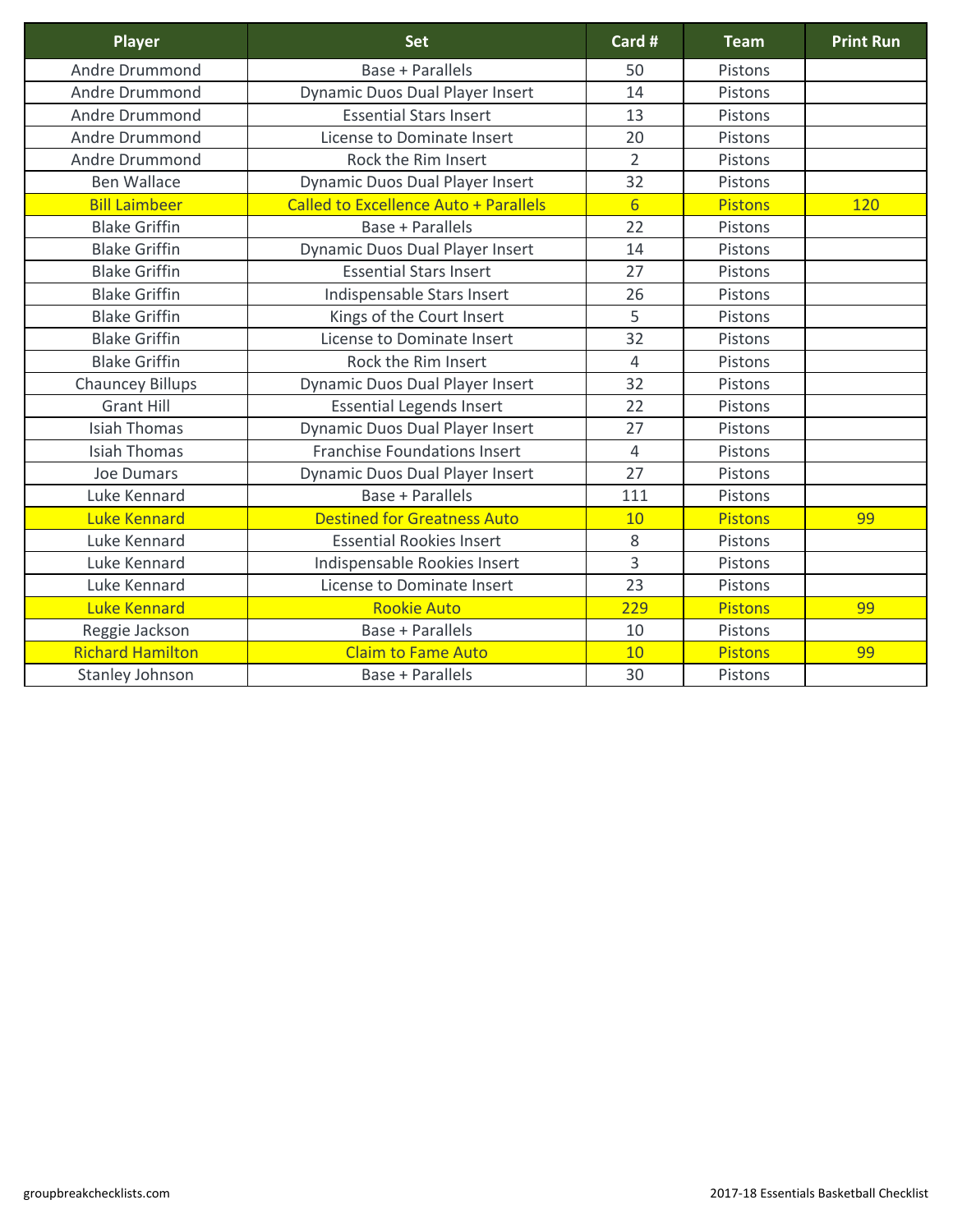| <b>Player</b>           | <b>Set</b>                             | Card #          | <b>Team</b>    | <b>Print Run</b> |
|-------------------------|----------------------------------------|-----------------|----------------|------------------|
| <b>Alfonzo McKinnie</b> | <b>Destined for Greatness Auto</b>     | $7\phantom{.0}$ | <b>Raptors</b> | 99               |
| DeMar DeRozan           | <b>Base + Parallels</b>                | 167             | Raptors        |                  |
| DeMar DeRozan           | <b>Dynamic Duos Dual Player Insert</b> | 30              | Raptors        |                  |
| DeMar DeRozan           | <b>Essential Stars Insert</b>          | 16              | Raptors        |                  |
| <b>DeMar DeRozan</b>    | <b>Franchise Foundations Insert</b>    | 26              | Raptors        |                  |
| <b>DeMar DeRozan</b>    | <b>License to Dominate Insert</b>      | 43              | Raptors        |                  |
| DeMar DeRozan           | Rock the Rim Insert                    | 33              | Raptors        |                  |
| Jonas Valanciunas       | <b>Base + Parallels</b>                | 187             | Raptors        |                  |
| Kyle Lowry              | <b>Base + Parallels</b>                | 157             | Raptors        |                  |
| Kyle Lowry              | <b>Dynamic Duos Dual Player Insert</b> | 30              | Raptors        |                  |
| Kyle Lowry              | Indispensable Stars Insert             | 24              | Raptors        |                  |
| Kyle Lowry              | <b>License to Dominate Insert</b>      | 21              | Raptors        |                  |
| Norman Powell           | <b>Base + Parallels</b>                | 197             | Raptors        |                  |
| <b>OG Anunoby</b>       | <b>Base + Parallels</b>                | 31              | Raptors        |                  |
| <b>OG Anunoby</b>       | <b>Essential Rookies Insert</b>        | 35              | Raptors        |                  |
| <b>OG Anunoby</b>       | Indispensable Rookies Insert           | 9               | Raptors        |                  |
| <b>OG Anunoby</b>       | <b>Rookie Auto</b>                     | 213             | <b>Raptors</b> | 99               |
| <b>OG Anunoby</b>       | <b>True Potential Auto + Parallels</b> | $\overline{4}$  | <b>Raptors</b> | <b>120</b>       |
| Serge Ibaka             | <b>Base + Parallels</b>                | 177             | Raptors        |                  |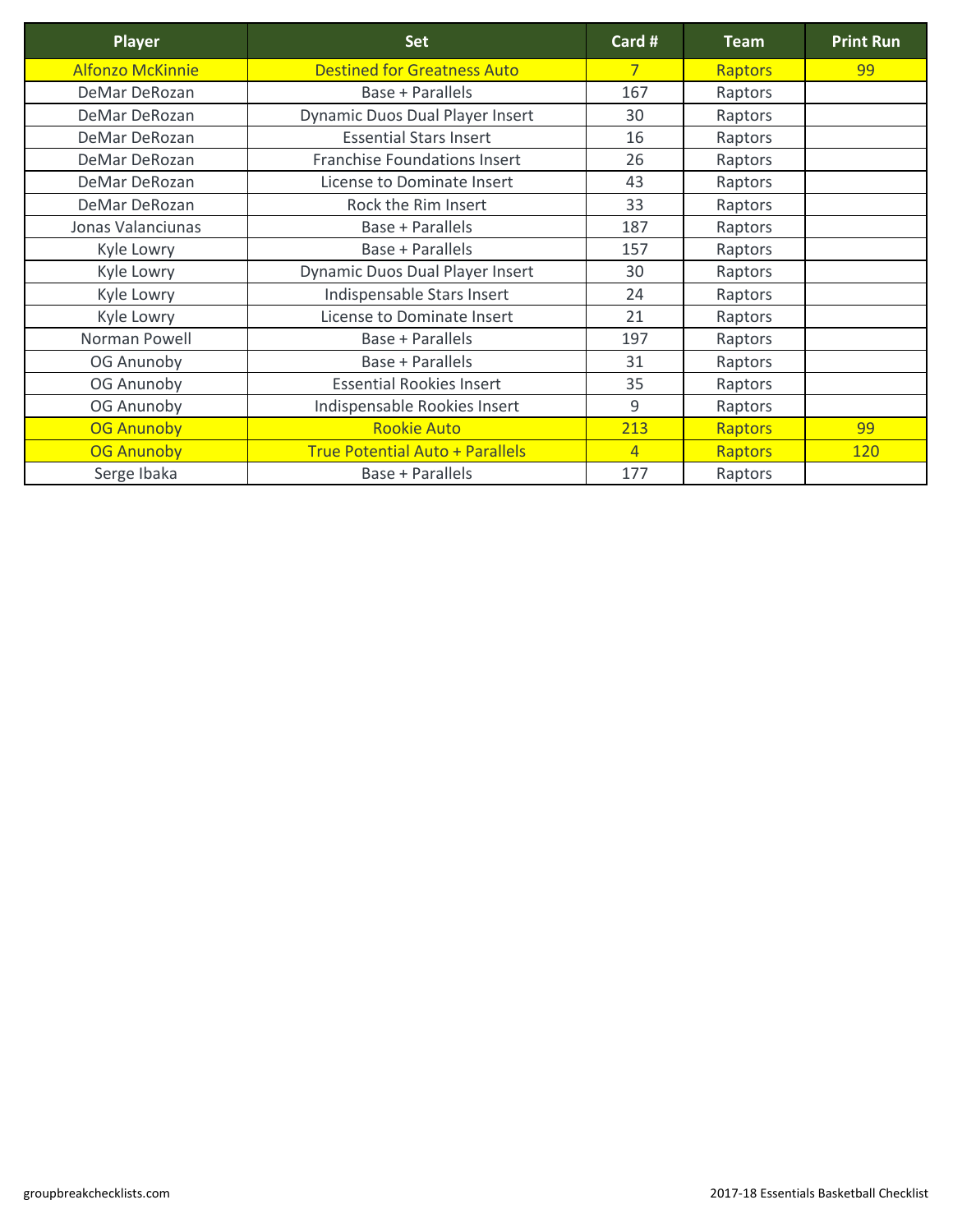| <b>Player</b>          | <b>Set</b>                                   | Card #         | <b>Team</b>    | <b>Print Run</b> |
|------------------------|----------------------------------------------|----------------|----------------|------------------|
| <b>Chris Paul</b>      | <b>Base + Parallels</b>                      | 110            | <b>Rockets</b> |                  |
| Chris Paul             | <b>Dynamic Duos Dual Player Insert</b>       | 4              | Rockets        |                  |
| Chris Paul             | <b>Essential Stars Insert</b>                | $\overline{7}$ | Rockets        |                  |
| Chris Paul             | Indispensable Stars Insert                   | 9              | Rockets        |                  |
| Chris Paul             | Kings of the Court Insert                    | 10             | Rockets        |                  |
| Chris Paul             | <b>License to Dominate Insert</b>            | $\overline{2}$ | <b>Rockets</b> |                  |
| <b>Clint Capela</b>    | <b>Base + Parallels</b>                      | 140            | <b>Rockets</b> |                  |
| Clyde Drexler          | <b>Dynamic Duos Dual Player Insert</b>       | 35             | <b>Rockets</b> |                  |
| <b>Elvin Hayes</b>     | <b>Claim to Fame Auto</b>                    | 14             | <b>Rockets</b> | 99               |
| <b>Elvin Hayes</b>     | <b>Glorified Auto + Parallels</b>            | 14             | <b>Rockets</b> | 120              |
| Eric Gordon            | Base + Parallels                             | 130            | <b>Rockets</b> |                  |
| Hakeem Olajuwon        | <b>Dynamic Duos Dual Player Insert</b>       | 35             | <b>Rockets</b> |                  |
| Hakeem Olajuwon        | <b>Essential Legends Insert</b>              | 17             | <b>Rockets</b> |                  |
| Hakeem Olajuwon        | <b>Franchise Foundations Insert</b>          | 21             | <b>Rockets</b> |                  |
| <b>Hakeem Olajuwon</b> | <b>Glorified Auto + Parallels</b>            | 8              | <b>Rockets</b> | 120              |
| Hakeem Olajuwon        | Kings of the Court Insert                    | 3              | <b>Rockets</b> |                  |
| Hakeem Olajuwon        | Worldwide Wonders Insert                     | 8              | Rockets        |                  |
| James Harden           | <b>Base + Parallels</b>                      | 120            | Rockets        |                  |
| James Harden           | <b>Dynamic Duos Dual Player Insert</b>       | $\overline{4}$ | Rockets        |                  |
| James Harden           | <b>Essential Stars Insert</b>                | 17             | Rockets        |                  |
| James Harden           | Indispensable Stars Insert                   | 17             | Rockets        |                  |
| James Harden           | Kings of the Court Insert                    | 12             | Rockets        |                  |
| James Harden           | License to Dominate Insert                   | 12             | Rockets        |                  |
| James Harden           | Rock the Rim Insert                          | 16             | Rockets        |                  |
| James Harden           | Swish Kings Insert                           | 15             | Rockets        |                  |
| <b>Ralph Sampson</b>   | <b>Claim to Fame Auto</b>                    | 15             | <b>Rockets</b> | 99               |
| Ryan Anderson          | <b>Base + Parallels</b>                      | 150            | <b>Rockets</b> |                  |
| <b>Sam Cassell</b>     | <b>Called to Excellence Auto + Parallels</b> | $\overline{4}$ | <b>Rockets</b> | 120              |
| <b>Tracy McGrady</b>   | Rock the Rim Insert                          | 19             | <b>Rockets</b> |                  |
| Yao Ming               | Worldwide Wonders Insert                     | 9              | Rockets        |                  |
| Zhou Qi                | <b>Base + Parallels</b>                      | 133            | Rockets        |                  |
| Zhou Qi                | <b>Essential Rookies Insert</b>              | 11             | Rockets        |                  |
| Zhou Qi                | <b>True Potential Auto + Parallels</b>       | $\mathbf{1}$   | <b>Rockets</b> | 120              |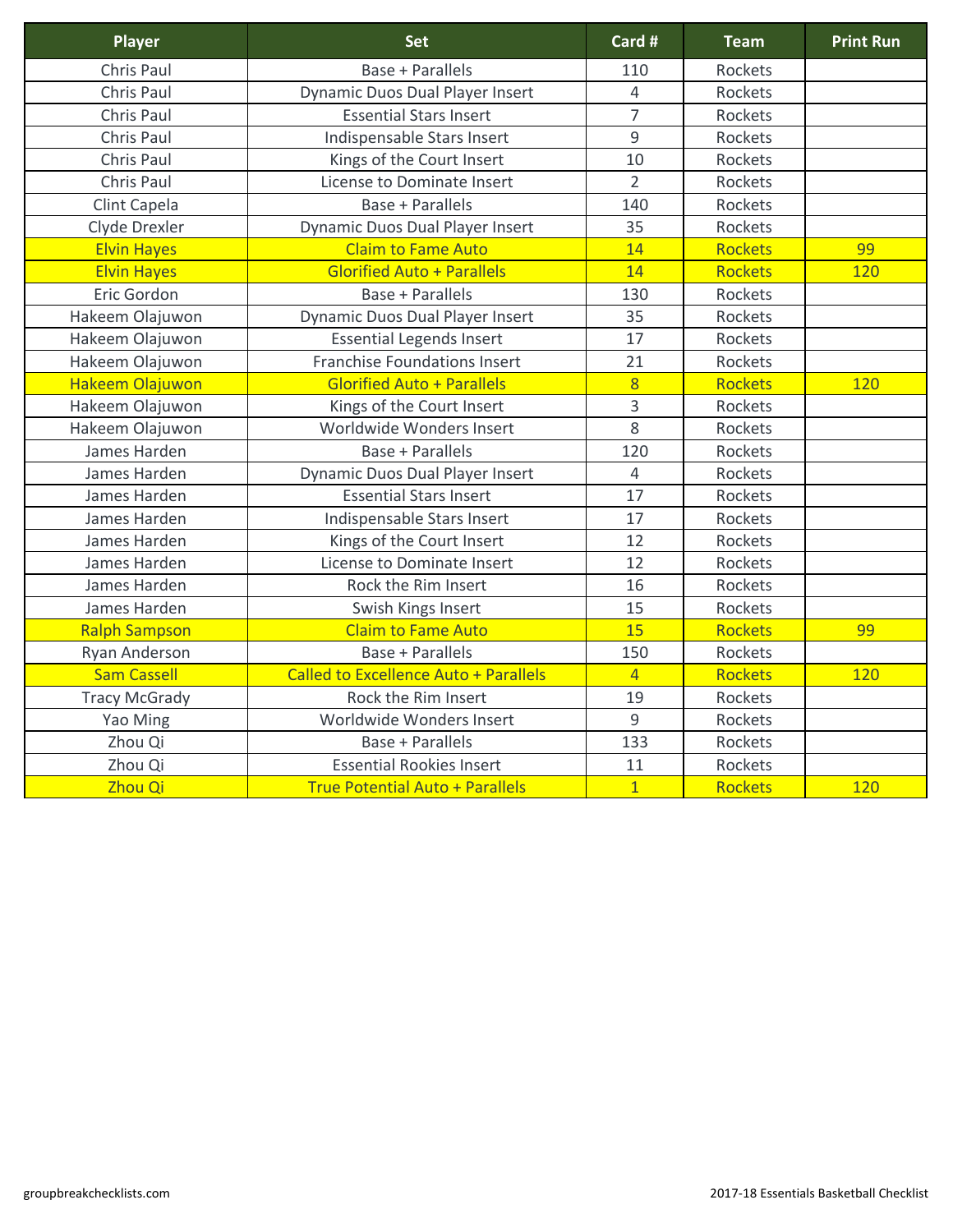| <b>Player</b>         | <b>Set</b>                                   | Card #         | <b>Team</b>  | <b>Print Run</b> |
|-----------------------|----------------------------------------------|----------------|--------------|------------------|
| <b>Artis Gilmore</b>  | <b>Glorified Auto + Parallels</b>            | 13             | <b>Spurs</b> | <b>120</b>       |
| <b>Brandon Paul</b>   | <b>Base + Parallels</b>                      | 131            | Spurs        |                  |
| <b>Brandon Paul</b>   | <b>True Potential Auto + Parallels</b>       | 25             | <b>Spurs</b> | 120              |
| <b>Danny Green</b>    | <b>Called to Excellence Auto + Parallels</b> | 12             | <b>Spurs</b> | 120              |
| David Robinson        | <b>Dynamic Duos Dual Player Insert</b>       | 37             | Spurs        |                  |
| David Robinson        | <b>Essential Legends Insert</b>              | 5              | Spurs        |                  |
| <b>David Robinson</b> | <b>Glorified Auto + Parallels</b>            | 25             | <b>Spurs</b> | 120              |
| <b>Derrick White</b>  | <b>Base + Parallels</b>                      | 103            | Spurs        |                  |
| <b>Derrick White</b>  | <b>Rookie Auto</b>                           | 210            | <b>Spurs</b> | 99               |
| <b>Derrick White</b>  | <b>True Potential Auto + Parallels</b>       | 12             | <b>Spurs</b> | 120              |
| George Gervin         | Swish Kings Insert                           | 13             | <b>Spurs</b> |                  |
| Kawhi Leonard         | <b>Base + Parallels</b>                      | 117            | Spurs        |                  |
| Kawhi Leonard         | Indispensable Stars Insert                   | $\overline{7}$ | Spurs        |                  |
| Kawhi Leonard         | Kings of the Court Insert                    | 28             | <b>Spurs</b> |                  |
| LaMarcus Aldridge     | <b>Base + Parallels</b>                      | 137            | <b>Spurs</b> |                  |
| LaMarcus Aldridge     | <b>Dynamic Duos Dual Player Insert</b>       | 20             | <b>Spurs</b> |                  |
| LaMarcus Aldridge     | License to Dominate Insert                   | $\mathbf{1}$   | Spurs        |                  |
| Manu Ginobili         | <b>Base + Parallels</b>                      | 127            | Spurs        |                  |
| <b>Matt Costello</b>  | <b>Destined for Greatness Auto</b>           | 25             | <b>Spurs</b> | 99               |
| Pau Gasol             | <b>Base + Parallels</b>                      | 147            | Spurs        |                  |
| Pau Gasol             | <b>Dynamic Duos Dual Player Insert</b>       | 20             | Spurs        |                  |
| <b>Robert Horry</b>   | <b>Called to Excellence Auto + Parallels</b> | 25             | <b>Spurs</b> | 120              |
| <b>Tim Duncan</b>     | <b>Dynamic Duos Dual Player Insert</b>       | 37             | <b>Spurs</b> |                  |
| Tim Duncan            | <b>Essential Legends Insert</b>              | $\overline{3}$ | Spurs        |                  |
| <b>Tim Duncan</b>     | <b>Franchise Foundations Insert</b>          | $\overline{3}$ | Spurs        |                  |
| <b>Tim Duncan</b>     | Kings of the Court Insert                    | 27             | <b>Spurs</b> |                  |
| <b>Tony Parker</b>    | <b>Base + Parallels</b>                      | 107            | Spurs        |                  |
| <b>Tony Parker</b>    | License to Dominate Insert                   | 11             | Spurs        |                  |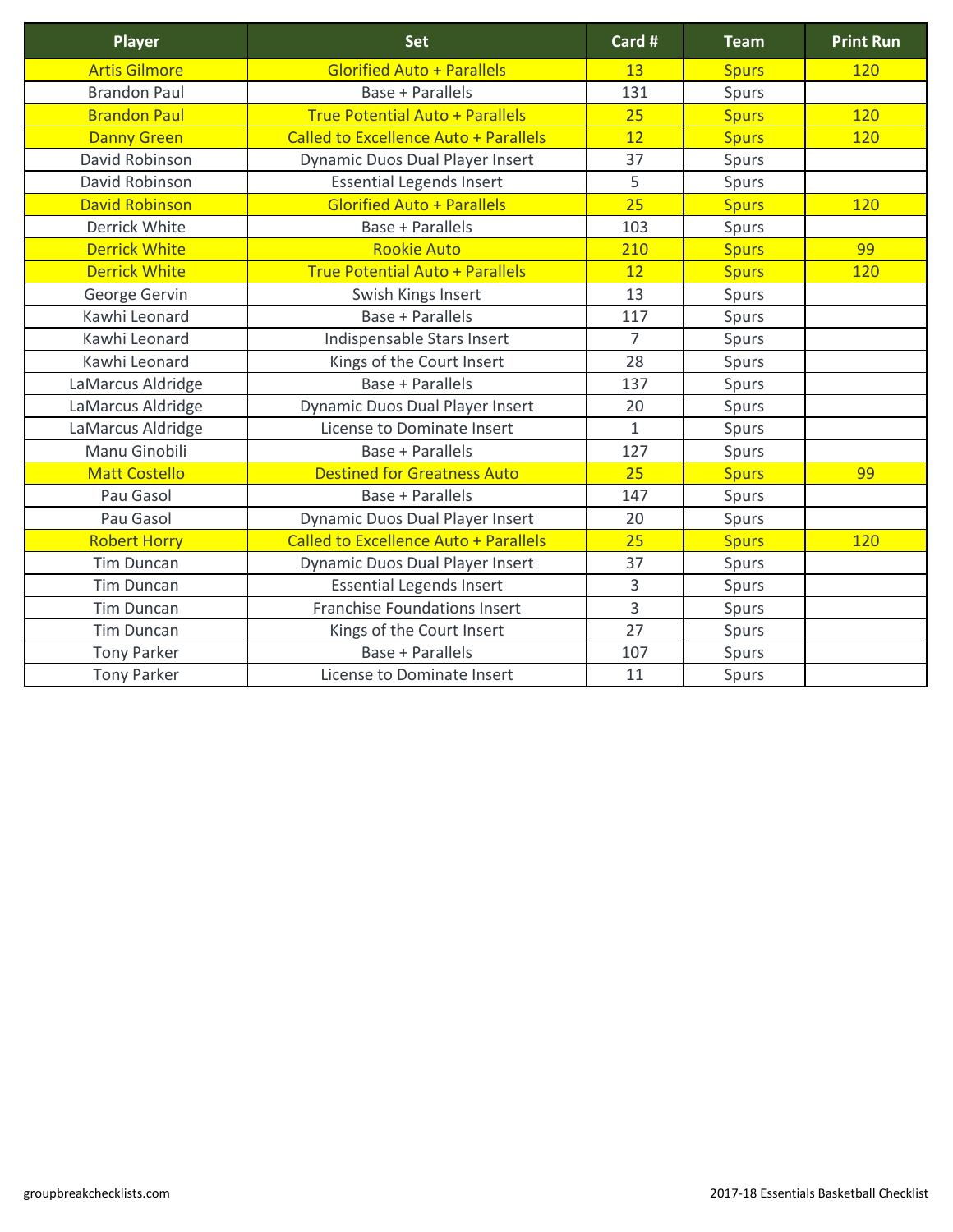| <b>Player</b>          | <b>Set</b>                             | Card #         | <b>Team</b> | <b>Print Run</b> |
|------------------------|----------------------------------------|----------------|-------------|------------------|
| <b>Alec Peters</b>     | <b>Destined for Greatness Auto</b>     | 35             | <b>Suns</b> | 99               |
| Amar'e Stoudemire      | Rock the Rim Insert                    | 3              | <b>Suns</b> |                  |
| <b>Davon Reed</b>      | <b>Rookie Auto</b>                     | 209            | <b>Suns</b> | 99               |
| <b>Davon Reed</b>      | <b>True Potential Auto + Parallels</b> | $\overline{2}$ | <b>Suns</b> | 120              |
| Devin Booker           | Base + Parallels                       | 165            | <b>Suns</b> |                  |
| Devin Booker           | <b>Dynamic Duos Dual Player Insert</b> | 38             | <b>Suns</b> |                  |
| Devin Booker           | Future Legends Insert                  | $\overline{7}$ | <b>Suns</b> |                  |
| Devin Booker           | License to Dominate Insert             | 19             | <b>Suns</b> |                  |
| Devin Booker           | Rock the Rim Insert                    | 8              | <b>Suns</b> |                  |
| Devin Booker           | Swish Kings Insert                     | 11             | <b>Suns</b> |                  |
| <b>Dragan Bender</b>   | <b>Destined for Greatness Auto</b>     | $\overline{3}$ | <b>Suns</b> | 57               |
| <b>Elfrid Payton</b>   | <b>Base + Parallels</b>                | 55             | Suns        |                  |
| Josh Jackson           | <b>Base + Parallels</b>                | 119            | <b>Suns</b> |                  |
| Josh Jackson           | <b>Essential Rookies Insert</b>        | 33             | <b>Suns</b> |                  |
| Josh Jackson           | <b>Future Legends Insert</b>           | 9              | <b>Suns</b> |                  |
| Josh Jackson           | Indispensable Rookies Insert           | 16             | <b>Suns</b> |                  |
| Josh Jackson           | Kobe's All-Rookie Team Insert          | 3              | <b>Suns</b> |                  |
| Josh Jackson           | License to Dominate Insert             | 29             | Suns        |                  |
| Josh Jackson           | Rock the Rim Insert                    | 15             | Suns        |                  |
| <b>Josh Jackson</b>    | <b>Rookie Auto</b>                     | 216            | <b>Suns</b> | 99               |
| <b>Josh Jackson</b>    | <b>True Potential Auto + Parallels</b> | 34             | <b>Suns</b> | 120              |
| <b>Marquese Chriss</b> | <b>Base + Parallels</b>                | 185            | Suns        |                  |
| <b>Steve Nash</b>      | <b>Franchise Foundations Insert</b>    | 17             | Suns        |                  |
| <b>Steve Nash</b>      | Worldwide Wonders Insert               | 10             | Suns        |                  |
| TJ Warren              | <b>Base + Parallels</b>                | 175            | <b>Suns</b> |                  |
| TJ Warren              | <b>Dynamic Duos Dual Player Insert</b> | 38             | Suns        |                  |
| <b>Tyler Ulis</b>      | <b>Base + Parallels</b>                | 155            | Suns        |                  |
| <b>Tyson Chandler</b>  | <b>Base + Parallels</b>                | 195            | Suns        |                  |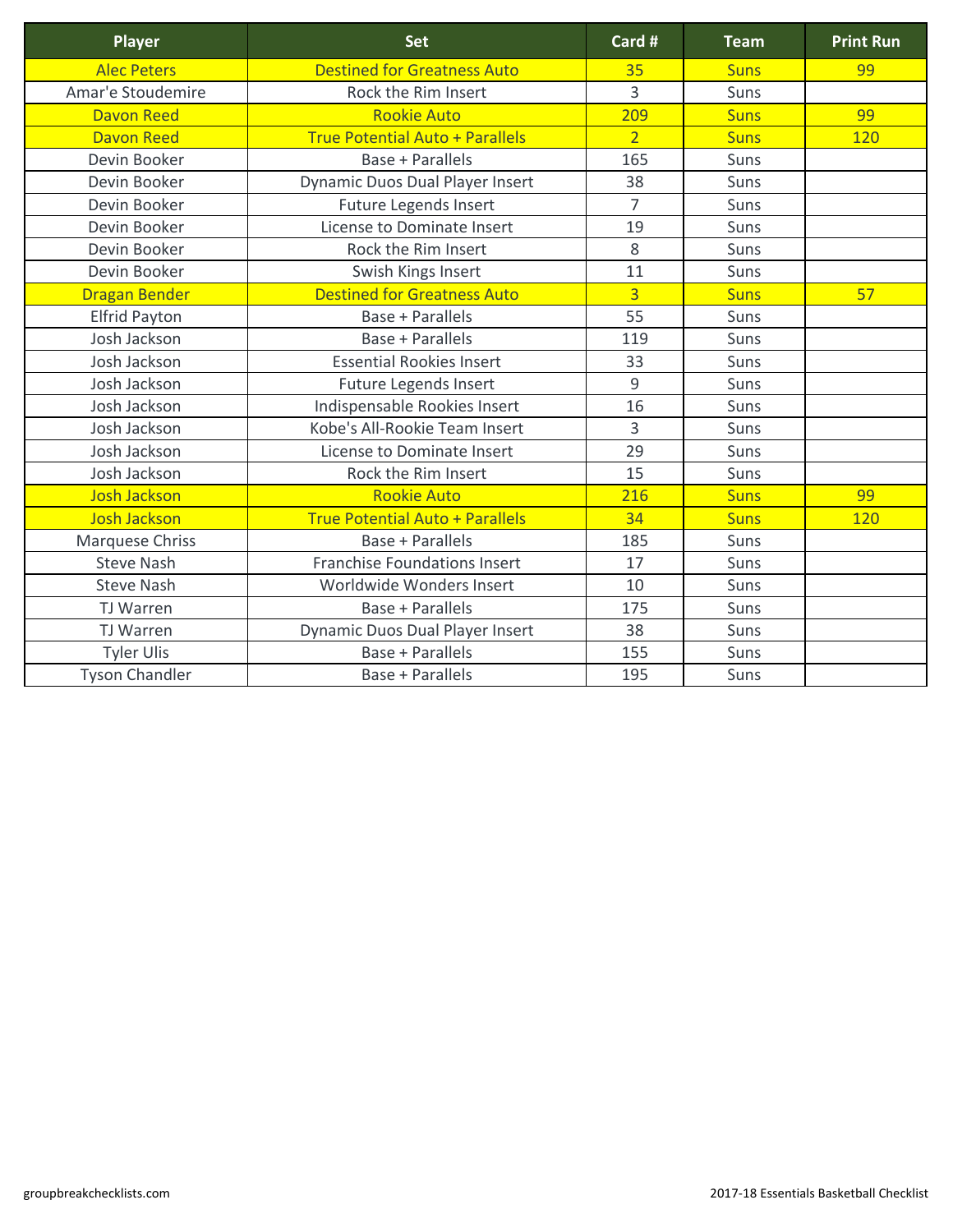| <b>Player</b>            | <b>Set</b>                             | Card #         | <b>Team</b>    | <b>Print Run</b> |
|--------------------------|----------------------------------------|----------------|----------------|------------------|
| Carmelo Anthony          | <b>Base + Parallels</b>                | 15             | Thunder        |                  |
| Carmelo Anthony          | <b>Dynamic Duos Dual Player Insert</b> | 8              | Thunder        |                  |
| Carmelo Anthony          | <b>Essential Stars Insert</b>          | 22             | Thunder        |                  |
| Carmelo Anthony          | Indispensable Stars Insert             | 10             | Thunder        |                  |
| Carmelo Anthony          | License to Dominate Insert             | $\overline{7}$ | Thunder        |                  |
| Carmelo Anthony          | Swish Kings Insert                     | 20             | Thunder        |                  |
| <b>Gary Payton</b>       | <b>Dynamic Duos Dual Player Insert</b> | 25             | Thunder        |                  |
| <b>Gary Payton</b>       | <b>Glorified Auto + Parallels</b>      | 10             | <b>Thunder</b> | 118              |
| Paul George              | <b>Base + Parallels</b>                | 25             | Thunder        |                  |
| Paul George              | <b>Essential Stars Insert</b>          | $\overline{4}$ | Thunder        |                  |
| Paul George              | Indispensable Stars Insert             | 21             | Thunder        |                  |
| Paul George              | Kings of the Court Insert              | $\overline{4}$ | Thunder        |                  |
| Paul George              | License to Dominate Insert             | 17             | Thunder        |                  |
| Paul George              | Rock the Rim Insert                    | 23             | Thunder        |                  |
| Raymond Felton           | <b>Base + Parallels</b>                | 45             | Thunder        |                  |
| <b>Russell Westbrook</b> | <b>Base + Parallels</b>                | 5              | Thunder        |                  |
| <b>Russell Westbrook</b> | <b>Dynamic Duos Dual Player Insert</b> | 8              | Thunder        |                  |
| <b>Russell Westbrook</b> | <b>Essential Stars Insert</b>          | 12             | Thunder        |                  |
| <b>Russell Westbrook</b> | <b>Franchise Foundations Insert</b>    | 12             | Thunder        |                  |
| <b>Russell Westbrook</b> | Indispensable Stars Insert             | 27             | Thunder        |                  |
| <b>Russell Westbrook</b> | Kings of the Court Insert              | 15             | Thunder        |                  |
| <b>Russell Westbrook</b> | License to Dominate Insert             | 45             | Thunder        |                  |
| <b>Russell Westbrook</b> | Rock the Rim Insert                    | 29             | Thunder        |                  |
| Shawn Kemp               | <b>Dynamic Duos Dual Player Insert</b> | 25             | Thunder        |                  |
| Shawn Kemp               | Rock the Rim Insert                    | 37             | Thunder        |                  |
| <b>Steven Adams</b>      | <b>Base + Parallels</b>                | 35             | Thunder        |                  |
| <b>Terrance Ferguson</b> | <b>Base + Parallels</b>                | 63             | Thunder        |                  |
| <b>Terrance Ferguson</b> | <b>Destined for Greatness Auto</b>     | 22             | <b>Thunder</b> | 99               |
| <b>Terrance Ferguson</b> | <b>Essential Rookies Insert</b>        | $\overline{7}$ | Thunder        |                  |
| <b>Terrance Ferguson</b> | <b>Rookie Auto</b>                     | 235            | Thunder        | 99               |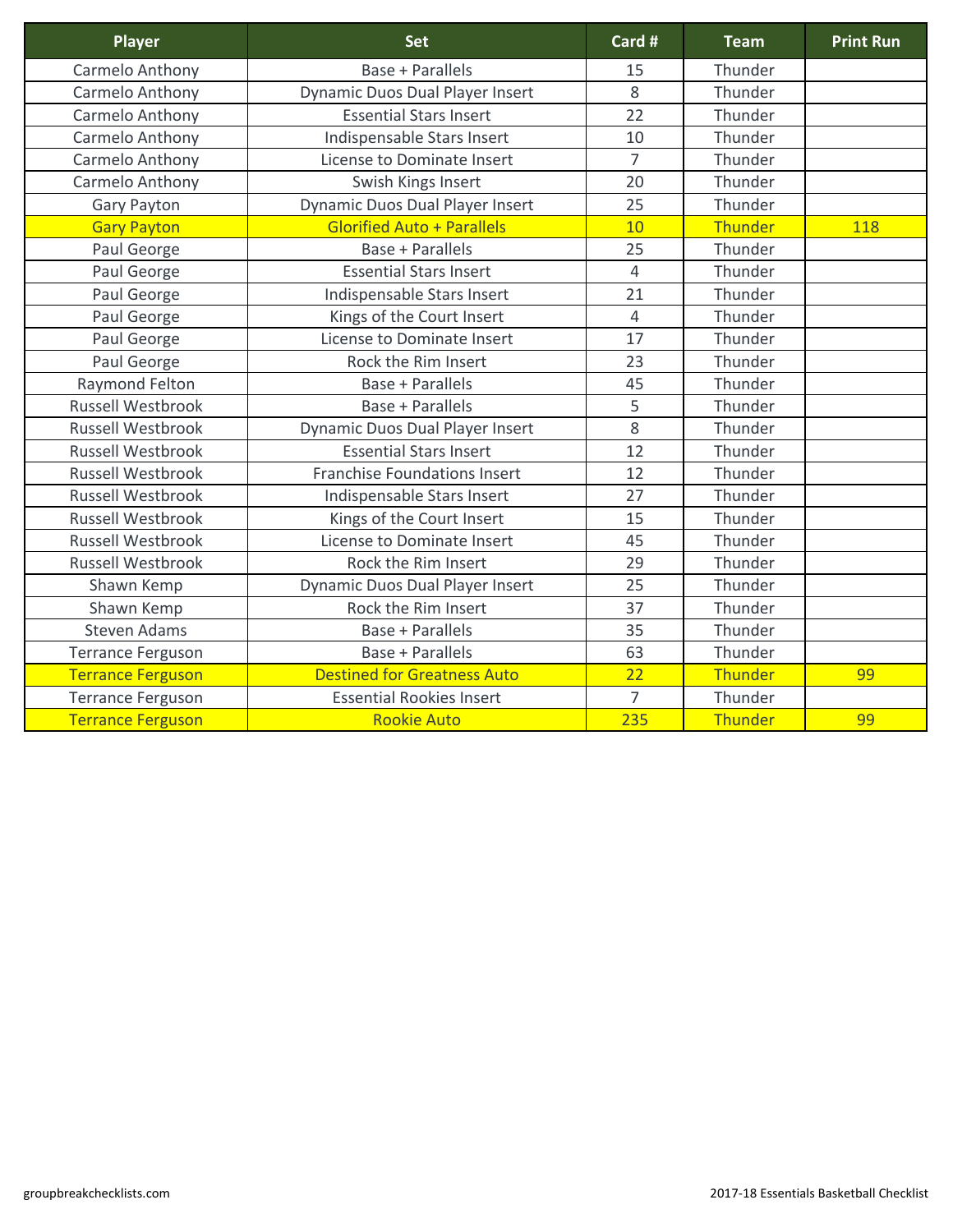| <b>Player</b>             | <b>Set</b>                             | Card #         | <b>Team</b>         | <b>Print Run</b> |
|---------------------------|----------------------------------------|----------------|---------------------|------------------|
| <b>Andrew Wiggins</b>     | <b>Base + Parallels</b>                | 74             | Timberwolves        |                  |
| <b>Andrew Wiggins</b>     | <b>Destined for Greatness Auto</b>     | 39             | <b>Timberwolves</b> | 99               |
| <b>Andrew Wiggins</b>     | <b>Dynamic Duos Dual Player Insert</b> | 16             | <b>Timberwolves</b> |                  |
| <b>Andrew Wiggins</b>     | <b>Essential Stars Insert</b>          | 20             | Timberwolves        |                  |
| <b>Andrew Wiggins</b>     | Indispensable Stars Insert             | 12             | Timberwolves        |                  |
| <b>Andrew Wiggins</b>     | <b>License to Dominate Insert</b>      | 44             | Timberwolves        |                  |
| Andrew Wiggins            | Rock the Rim Insert                    | 32             | Timberwolves        |                  |
| <b>Isaiah Rider</b>       | <b>Glorified Auto + Parallels</b>      | 29             | <b>Timberwolves</b> | 120              |
| Jeff Teague               | <b>Base + Parallels</b>                | 54             | Timberwolves        |                  |
| Jimmy Butler              | Base + Parallels                       | 64             | Timberwolves        |                  |
| Jimmy Butler              | <b>Essential Stars Insert</b>          | 28             | <b>Timberwolves</b> |                  |
| Jimmy Butler              | Indispensable Stars Insert             | 11             | <b>Timberwolves</b> |                  |
| Jimmy Butler              | <b>License to Dominate Insert</b>      | 15             | Timberwolves        |                  |
| <b>Justin Patton</b>      | <b>Base + Parallels</b>                | 33             | Timberwolves        |                  |
| <b>Justin Patton</b>      | <b>Rookie Auto</b>                     | 214            | <b>Timberwolves</b> | 99               |
| <b>Justin Patton</b>      | <b>True Potential Auto + Parallels</b> | 14             | <b>Timberwolves</b> | 120              |
| <b>Karl-Anthony Towns</b> | <b>Base + Parallels</b>                | 84             | Timberwolves        |                  |
| <b>Karl-Anthony Towns</b> | <b>Claim to Fame Auto</b>              | $\overline{7}$ | <b>Timberwolves</b> | 99               |
| <b>Karl-Anthony Towns</b> | <b>Destined for Greatness Auto</b>     | 29             | <b>Timberwolves</b> | 99               |
| <b>Karl-Anthony Towns</b> | <b>Dynamic Duos Dual Player Insert</b> | 16             | Timberwolves        |                  |
| <b>Karl-Anthony Towns</b> | <b>Essential Stars Insert</b>          | 10             | Timberwolves        |                  |
| <b>Karl-Anthony Towns</b> | <b>Future Legends Insert</b>           | 17             | Timberwolves        |                  |
| <b>Karl-Anthony Towns</b> | Indispensable Stars Insert             | 13             | Timberwolves        |                  |
| <b>Karl-Anthony Towns</b> | Kings of the Court Insert              | 20             | Timberwolves        |                  |
| <b>Karl-Anthony Towns</b> | License to Dominate Insert             | 5              | <b>Timberwolves</b> |                  |
| <b>Karl-Anthony Towns</b> | Rock the Rim Insert                    | 30             | Timberwolves        |                  |
| <b>Kevin Garnett</b>      | <b>Essential Legends Insert</b>        | 13             | Timberwolves        |                  |
| <b>Kevin Garnett</b>      | <b>Franchise Foundations Insert</b>    | 10             | Timberwolves        |                  |
| <b>Kevin Garnett</b>      | Kings of the Court Insert              | 23             | Timberwolves        |                  |
| Taj Gibson                | <b>Base + Parallels</b>                | 94             | Timberwolves        |                  |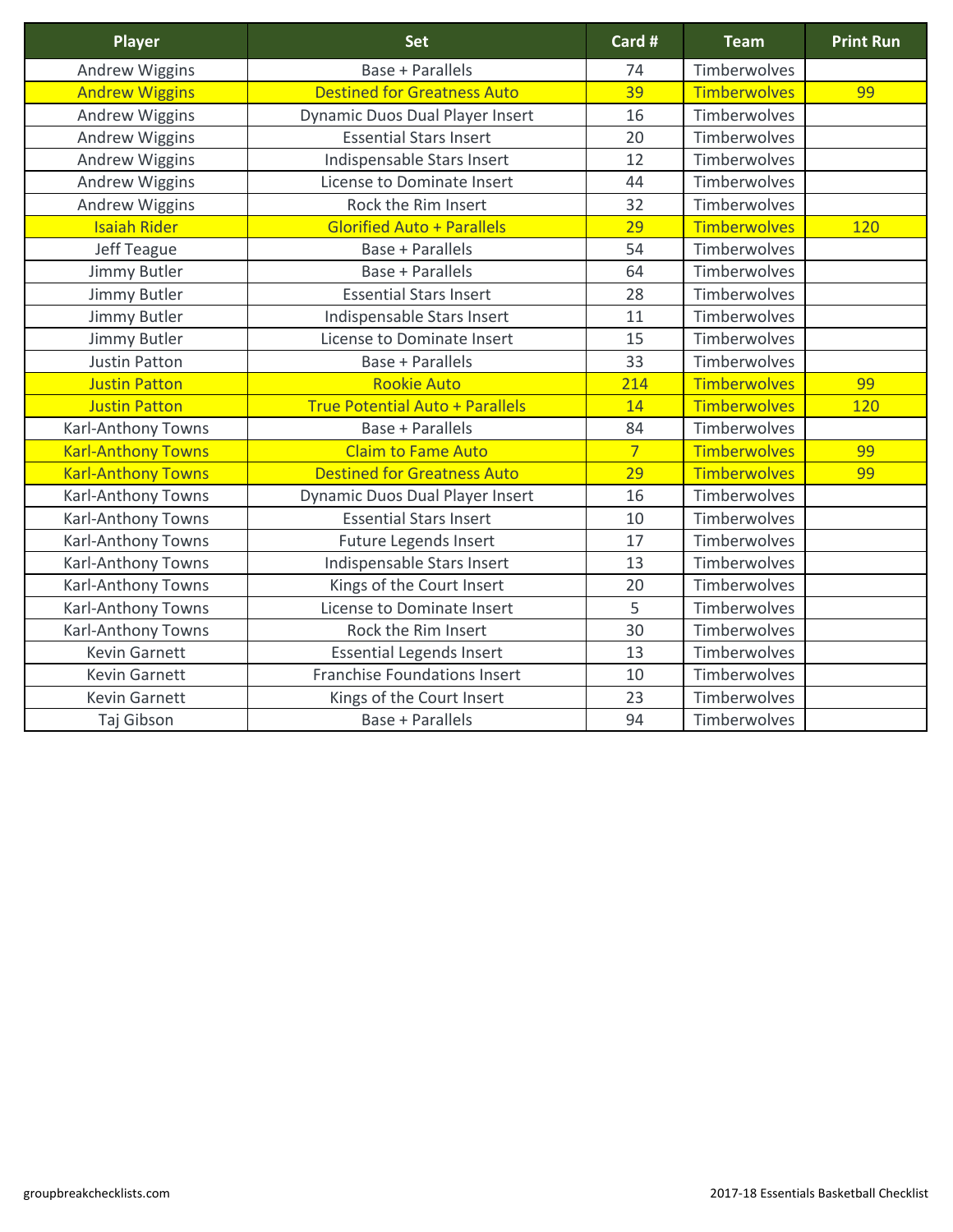| <b>Player</b>         | <b>Set</b>                                   | Card #         | <b>Team</b>     | <b>Print Run</b> |
|-----------------------|----------------------------------------------|----------------|-----------------|------------------|
| Andre Iguodala        | <b>Base + Parallels</b>                      | 100            | Warriors        |                  |
| <b>Draymond Green</b> | Base + Parallels                             | 90             | Warriors        |                  |
| <b>Draymond Green</b> | <b>Essential Stars Insert</b>                | 25             | Warriors        |                  |
| <b>Draymond Green</b> | Indispensable Stars Insert                   | $\mathbf{1}$   | <b>Warriors</b> |                  |
| <b>Draymond Green</b> | Rock the Rim Insert                          | 14             | <b>Warriors</b> |                  |
| Jordan Bell           | <b>Base + Parallels</b>                      | 13             | <b>Warriors</b> |                  |
| Jordan Bell           | <b>Essential Rookies Insert</b>              | 5              | <b>Warriors</b> |                  |
| <b>Kevin Durant</b>   | <b>Base + Parallels</b>                      | 80             | Warriors        |                  |
| <b>Kevin Durant</b>   | <b>Claim to Fame Auto</b>                    | $\overline{2}$ | <b>Warriors</b> | 49               |
| <b>Kevin Durant</b>   | <b>Dynamic Duos Dual Player Insert</b>       | 33             | <b>Warriors</b> |                  |
| <b>Kevin Durant</b>   | <b>Essential Stars Insert</b>                | 23             | Warriors        |                  |
| <b>Kevin Durant</b>   | Indispensable Stars Insert                   | 15             | <b>Warriors</b> |                  |
| <b>Kevin Durant</b>   | Kings of the Court Insert                    | 30             | <b>Warriors</b> |                  |
| <b>Kevin Durant</b>   | <b>License to Dominate Insert</b>            | 50             | Warriors        |                  |
| <b>Kevin Durant</b>   | Rock the Rim Insert                          | 18             | Warriors        |                  |
| <b>Kevin Durant</b>   | Swish Kings Insert                           | $\overline{4}$ | Warriors        |                  |
| <b>Klay Thompson</b>  | <b>Base + Parallels</b>                      | 70             | Warriors        |                  |
| <b>Klay Thompson</b>  | <b>Essential Stars Insert</b>                | 15             | Warriors        |                  |
| <b>Klay Thompson</b>  | Indispensable Stars Insert                   | 6              | Warriors        |                  |
| <b>Klay Thompson</b>  | Kings of the Court Insert                    | 18             | Warriors        |                  |
| <b>Klay Thompson</b>  | License to Dominate Insert                   | 40             | Warriors        |                  |
| <b>Klay Thompson</b>  | Swish Kings Insert                           | 19             | Warriors        |                  |
| <b>Nate Thurmond</b>  | <b>Glorified Auto + Parallels</b>            | 18             | <b>Warriors</b> | 120              |
| <b>Quinn Cook</b>     | <b>Base + Parallels</b>                      | 3              | Warriors        |                  |
| <b>Rick Barry</b>     | Swish Kings Insert                           | 14             | <b>Warriors</b> |                  |
| <b>Stephen Curry</b>  | <b>Base + Parallels</b>                      | 60             | <b>Warriors</b> |                  |
| <b>Stephen Curry</b>  | <b>Dynamic Duos Dual Player Insert</b>       | 33             | Warriors        |                  |
| <b>Stephen Curry</b>  | <b>Essential Stars Insert</b>                | 5              | <b>Warriors</b> |                  |
| <b>Stephen Curry</b>  | <b>Franchise Foundations Insert</b>          | 15             | Warriors        |                  |
| <b>Stephen Curry</b>  | Indispensable Stars Insert                   | 25             | <b>Warriors</b> |                  |
| <b>Stephen Curry</b>  | Kings of the Court Insert                    | 24             | <b>Warriors</b> |                  |
| <b>Stephen Curry</b>  | License to Dominate Insert                   | 30             | <b>Warriors</b> |                  |
| <b>Stephen Curry</b>  | Swish Kings Insert                           | 3              | <b>Warriors</b> |                  |
| Zaza Pachulia         | <b>Called to Excellence Auto + Parallels</b> | $\overline{2}$ | <b>Warriors</b> | 120              |